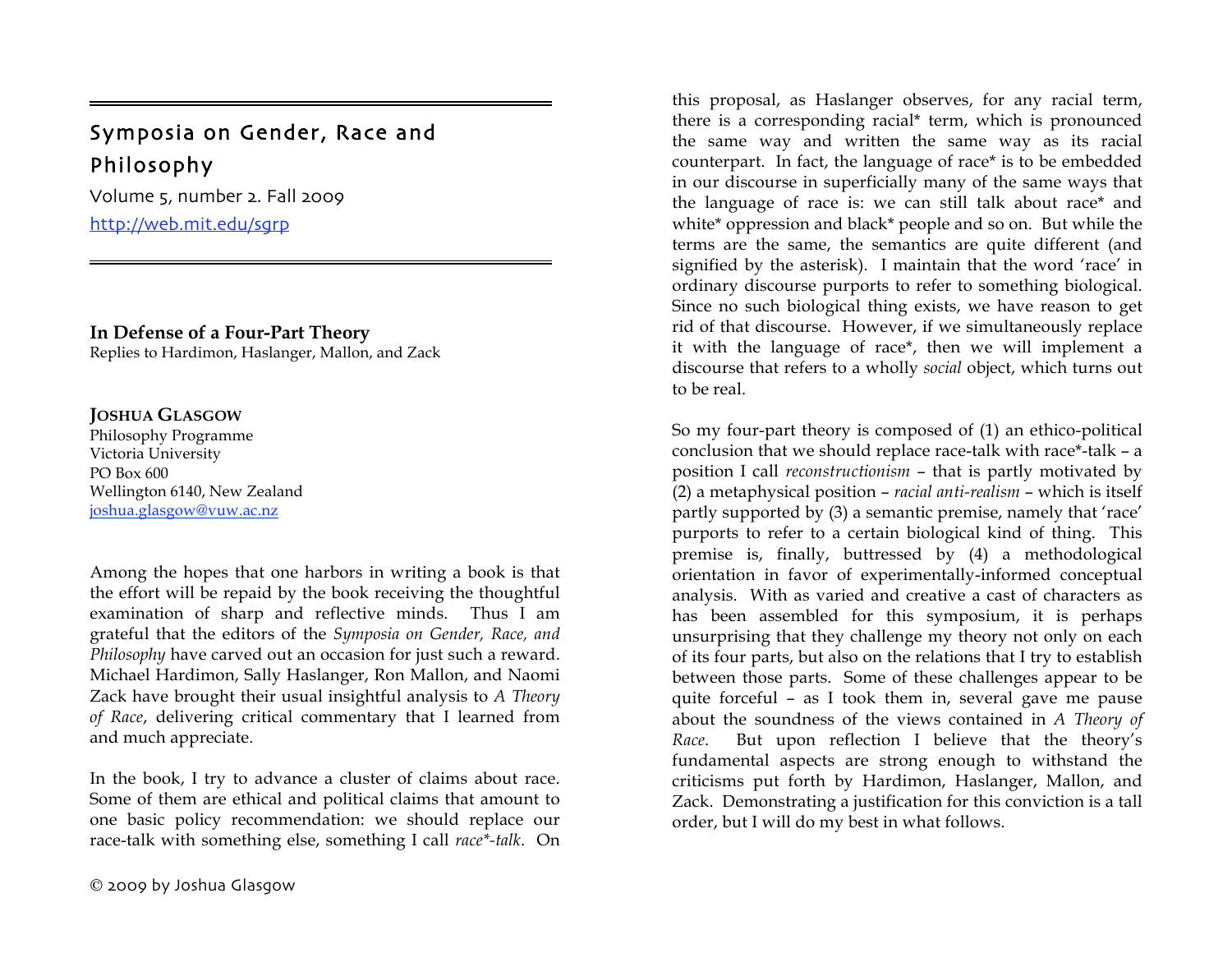### **The Normative Position: Reconstructionism**

Zack suggests that reconstructionism – the thesis that we should reconstruct our racial discourse so that racial terms are intended to refer to social rather than biological kinds of things, that is, that we should replace race-talk with race\*-talk – has some "empirical gaps." One such gap is that there might be some distance between the people I call 'we' and ordinary people who use racial discourse. In the book I stipulate that 'we' refers to the community of people who competently use a subset of American English, namely its racial discourse  $(3)$ .<sup>1</sup> To whatever extent the linguistically incompetent might complain about a lack of representation, I think it is safe to exclude them from our analysis: for someone who sincerely insists, without irony or metaphor, that my couch is a white person (and they're pointing at my couch as they say this), I will have to insist that they simply don't understand what those in my linguistic community mean by 'white person,' or possibly that they do understand this but rebelliously choose to use their own language anyway. My theory isn't meant to apply to these folks.

Zack worries that this exclusion of the linguistically incompetent might turn out to be objectionably elitist, but I cannot see why that is the case. Even if, as she suggests, the linguistically competent might turn out to contain a disproportionally large amount of white people (perhaps an unlikely supposition, given that it seems hard to identify an independent frame of reference for defining a proportional community), the fact remains that my theory concerns those who speak either my language or languages that can be translated into the relevant portion of my language.2 If the phonetic equivalent of 'race' in Thai turned out to mean 'tree,' then 'race' in the mouths of its speakers would refer to something very different than it means in the mouths of English speakers. What the word-form 'race' expresses for them would then be real (assuming that trees are real!), but I can't know whether the supposed meaning holds, since I am

not a competent speaker of Thai. It is only in a similar sense that reconstructionism has no commitments, one way or the other, about the semantic contents of other linguistic communities. So it's hard to see why reconstructionism might be objectionably elitist.

Of course, to actually reconstruct our discourse, the actual linguistic community has to get on board, and Zack's other concerns focus on whether and how this communal reframing of race might be brought about. We don't know how easy it will be to mount a widely effective education campaign about the fact that race is not biologically real. We don't know that such an education would result in the kind of reconstruction that I recommend. We don't know that evils similar to the evils done in the name of race won't weasel their way into other discourses if we replace race-talk with race\*-talk. (Zack also observes that we do not know that the proposed reconstruction would effect all of the positive change we need with respect to race, but I think this last point is far too generous: we can be very confident that the reconstruction would *not* bring about all of that change by itself (146).)

To this I can only report that I agree that we do not know these things, and that they raise important questions about how to *implement* reconstructionism. In those moments when my activist urges surge and my theoretician's pen lies dormant, I wish that I had answers to them. But I don't. For answers, I would consult with educators, producers of PBS documentaries, marketing types, political strategists, and community activists. But that is as it should be. We need to know both *how* to rally the troops and *the end* to which they ought to be rallied. My book only aims to answer the latter question: it is, explicitly and proudly, a work of theory. It is one proposal about what we should aim for with respect to racial discourse. I leave it to others to figure out how best to achieve those aims. And I think that this division of intellectual labor is not only acceptable but advisable.3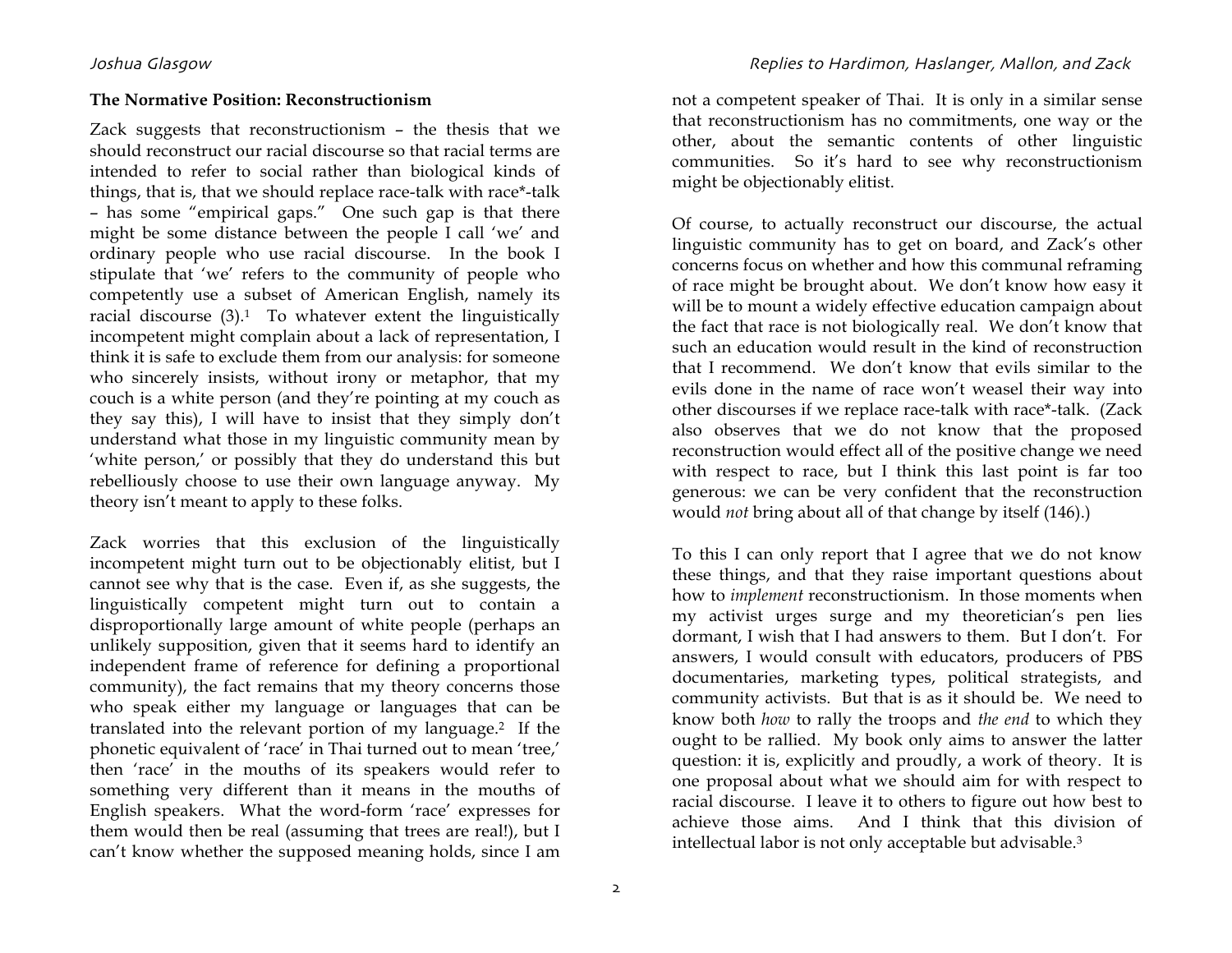So let us return to the theoretical question of what we should do with racial discourse. In a remark that harkens back to her path-breaking work in defense of eliminativism (the thesis that we should simply get rid of racial discourse, rather than reconstruct or conserve it), Zack's commentary concludes that "I do not think a case has been made that the way to preserve and further [positive moral, psychological, and political] values is to change what is meant by race. Rather, the analysis of the biological lack should be made common knowledge through broad education that changes people's understanding of race." I wish that at this point Zack had also discussed my main argument that the values in question are not best promoted *simply* by publicizing the fact that race is not biologically real. We must ask: what do we want to talk about once we no longer talk about biological race? Do we want to talk about race\*, or racialized groups? Or perhaps simply lose the language of race altogether? Zack and I agree that we should do away with biological concepts of race. But if talking about race is necessarily talking about something biological, then if we don't change what we mean by 'race,' losing the biological concept of race means losing *the* concept of race. Weighing our options at this point is where reconstructionism seems very strong. If we simply eliminate racial discourse, then, as conservationists have long predicted, we will cause severe disruption to identities, to ways of framing large swaths of crucial experience, and, therefore, to whole lives. That disruption, I argued in Chapter 7 of the book, is an unnecessary cost, since we can reconstruct our racial discourse instead of eliminating it, and thereby preserve valuable identities, narrative and decision frames, and ways of living. That seems like a good reason to reconstruct rather than eliminate.

### **The Ontological Position: Racial Anti-Realism**

Of course, what motivates the claim that we should do something radical with our racial discourse is that it is corrupt. One big problem, as I see things, is that in using terms like 'race,' we are by definition committing ourselves to talking about things that aren't really there. I'm an antirealist about race. There are no races. Race is an illusion.

The reason that there are no races is that racial terms purport to refer to things that must be, but fail to be, vindicated by the biological sciences. More specifically, they purport to refer to groups of humans that are demarcated in biologically nonarbitrary ways by certain visible traits, like skin color, facial features, etc. I call this a 'non-negotiable' commitment of racial discourse: if you're not talking about those groups when you try to talk about races, you're not really talking about race (in *our* sense). This explains why it doesn't make sense to tell me that my couch is a white person: my couch isn't even *apparently* a member of a group of human beings, let alone a group that might be demarcated in some biologically non-arbitrary way. I think that the presence of this non-negotiable linguistic commitment is suggested by psychological research on how we deploy racial terms, but also more decisively supported by various thought experiments, intuitions about which have not yet been experimentally validated.4

Bringing the full weight of the multifarious evidence to bear on this question basically required four chapters' worth of arguments (Chapters 2, 4, 5, and 6), so it would not be an understatement to say that anti-realism is a key part of my book. To learn, then, that Haslanger thinks that my antirealism is "beside the point" caused me some distress, and not just because her remarks in this symposium continue to manifest the eye-opening creativity that has distinguished her work on race. More directly, I had always considered it something of an author's prerogative to choose what the point of his or her book would be. And, as Haslanger herself observes, I'm pretty up-front about what *I* take the point of my book to be, which I've recapitulated above in my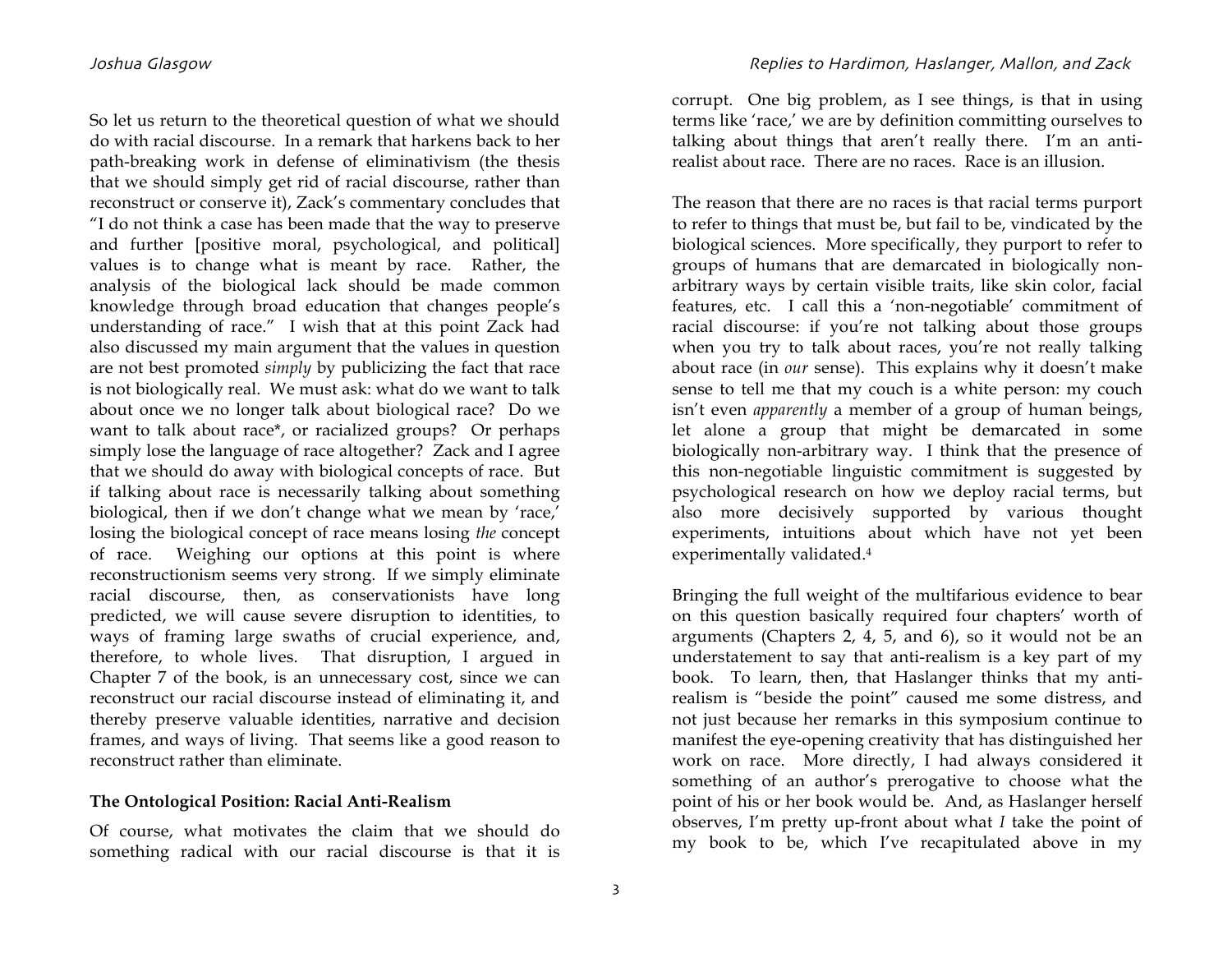statement of the four theses (which makes it somewhat more mysterious why one might think that my "object" is not clear): I want to figure out what we should do with our racial discourse, which requires figuring out whether race is real, which requires figuring out what we mean by 'race.' Haslanger does make it certain that these aims are not the same as *hers* – she wants to understand identity, injustice, and race's meaning "personally, historically, socially." Of course, I think that understanding these phenomena is an important endeavor. I even dance around them a bit, although I don't attempt a full-fledged theory of them. But to say that my book is beside *the* point just because I'm not focused on addressing *those* questions seems problematic. There are lots of points that my book, and just about every book I've ever read, don't address: my book isn't on superstring theory, or the Democratic party, or Chinese naval history, or growing up in Brooklyn, or any number of other things that are the points of books on my shelves, in addition to those books about race's non-semantic meaning. My book has a *different* point, and as far as I can tell, there is no reason to think that it is a particularly bad or misguided or uninteresting point. In fact, I'm pretty sure that it dovetails with the focus of some of Haslanger's earlier work (though not all of it). So I'm going to take the bit about my anti-realism being beside the point as a bit of powerful rhetoric, not as an independent indictment of it.

Relatedly, Haslanger says, in a way that sounds like an argument, "[s]urely [races] exist and have social significance." But I hope I read her right that this too is not *actually* an argument; it is merely an assertion of realism. Here and at other times, she says things that to me sound similar to the argument that race is real because it has a 'lived reality,' that is, it has a very real impact on our lives. But, just to reiterate what I say in the book, that kind of argument cannot work, because the whole question is what 'it' is. Anti-realists generally grant – and I myself would insist – that practices

involving racial discourse affect our lives. Nevertheless, as other anti-realists have long maintained, that alone doesn't mean that *race* affects our lives. During the witch-hunts, social practices involving witch-talk radically affected lives, but that didn't make witches real (if by 'witch' we mean a human who congresses with the devil). Surely people have deployed *some* discourses that purport to refer to things that don't exist – witches, phlogiston, Zeus, compassionate conservatism – and the fact that some of those discourses impact lives does not by that very impact conjure up their purported referents' reality *ex nihilo*.5

Whether a discourse succeeds in referring to something real depends on two things: what it purports to refer to, and what actually happens to be in the world. Haslanger and I (and many others, Mallon would no doubt remind us) can generally agree on what's in the world. We 'merely' disagree about whether to call some of what's in the world 'race.' That disagreement, again, concerns my semantic thesis that it is non-negotiable that races must be demarcated, by certain visible traits, in biologically non-arbitrary ways. If I read her right, Haslanger's real argument against me takes up that question. That is, her full argument against my anti-realism comes not in bare assertions of realism, but indirectly, by way of an argument against my semantic thesis and its methodological presupposition that we should be talking in terms of conceptually non-negotiable commitments at all. So let's turn to that argument.

**The Methodological Position: There are Racial Concepts to be Analyzed (Construed Broadly) in Terms of Non-Negotiable Commitments, and Candidate Analyses are Most Compelling When Supported by Experimental Research**

One of Haslanger's reasons for being skeptical about the project of figuring out the semantics for what counts as a race (or for the other object of reflection in her comments, a family)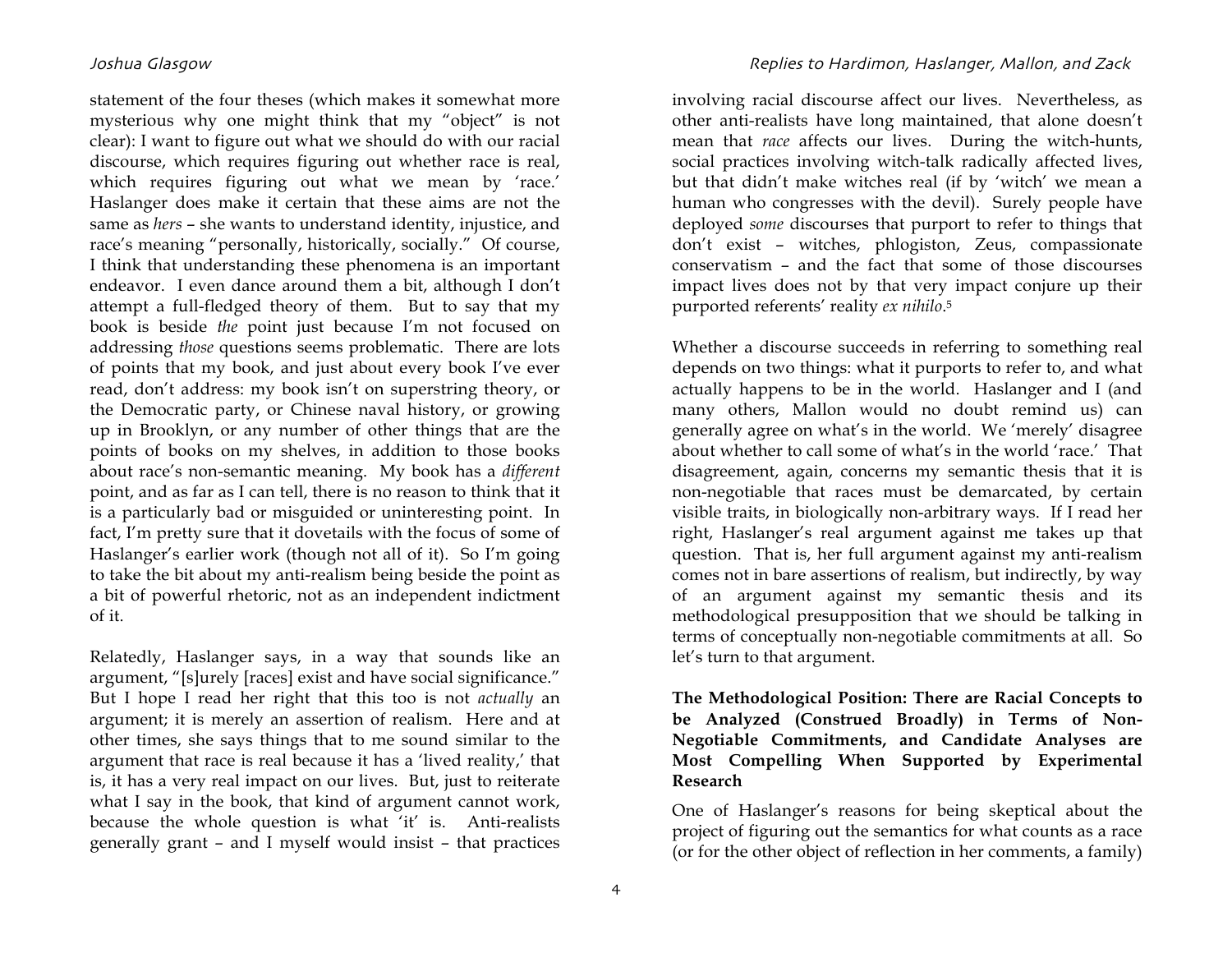appears to be that she thinks such matters can't be settled *at all* by some version of the project of conceptual analysis. According to her, these matters can't be settled by philosophers' intuitions, and they can't be settled by the intuitions of non-philosophers, sometimes known as 'ordinary people.' Now there is surely something to this: she and I agree that what counts as an X might not be settled *merely* by appealing to intuitions about X. Often we apparently also need to know *how the world is* to know what counts as an X. (It's not for nothing that the largest chapter in my book is devoted to sorting through the biological data in an effort to figure out what race might be.) For instance, we need to know about the actual behavior of actual molecules to know that H2O counts as water. But surely we also need to know *something about our linguistic practices*. The only way that we know that  $H_2O$  counts as water and Au (gold, the stuff with atomic number 79) does not count as water is that we know that we use the term 'water' to talk about the stuff that ends up being composed of  $H<sub>2</sub>O$ , and never about the stuff that is composed of Au.

*Our intuitions*, in turn, are supposed to tell us something about our linguistic practices. I agree with Haslanger, again, that the world can inform our inquiry into what is conceptually non-negotiable, and also that we can disagree about what is non-negotiable, and that finding what is nonnegotiable can often be very difficult. But whether or not we can adequately formulate what it is, I think that something has to *be* non-negotiable for us to even have a sensible conversation, and I think that our evidence for what is nonnegotiable must be *some* judgments about what claims are implausibly counter-intuitive. If I invent my own way of talking, referring to couches as 'white people' and gold as 'water' and so on, you're going to get exasperated pretty quickly. We coordinate our ways of talking, and the points of coordination are the very non-negotiable commitments that Haslanger worries about. I reiterate: this allows that we can

# Joshua GlasgowReplies to Hardimon, Haslanger, Mallon, and Zack

disagree about whether water is essentially liquid or whether it's a compound of hydrogen and oxygen that can be solid or vaporous. All that such examples show is that each of those commitments might be negotiable, and that our nonnegotiable commitments must lie elsewhere. Perhaps all that is non-negotiable with respect to 'water' is the simple claim, "*This stuff* is water!" which we exclaim in unison during our disagreement, as we point at the rain pouring down upon us. Such an intuition is simply the doorway to the conceptually non-negotiable. And when, as Haslanger worries, the intuitions that we call upon fail to be adequate to lived experience, that lived experience itself is just providing *another* set of intuitions about *another* set of possible (more than that, *actual*) cases, to provide counter-evidence.6

It is for this reason that we should not be moved by Haslanger's claim that my racial anti-realism "sounds as bizarre as saying that my family is not a *real* family because we aren't related by blood." Haslanger says that this analogy shows that we're not going to find out what race is by looking for non-negotiable commitments in our racial discourse, and that we should instead – as if this were an exclusive alternative – look to the world to find race. I don't see how can we even know *where* to look in the world until we have a grip on some relevant linguistic commitments. I cannot tell you what race is if you use 'race,' willy-nilly, to talk about couches on one occasion, lilies on another, rivers on another, and the number fourteen on yet another. And I can't find a family if you are not limited in how you use 'family.' Of course, there might be many kinds of race (or family – which, Haslanger is right, is probably not defined exclusively ancestrally), or it might be a disjunctive kind, or whatever: I make no methodological commitments about that, one way or the other. Finding out the answer to that question, instead, can be a product of substantive inquiry into how we use terms like 'race' (or 'family' or 'water'), *plus* a solid understanding of how the world is.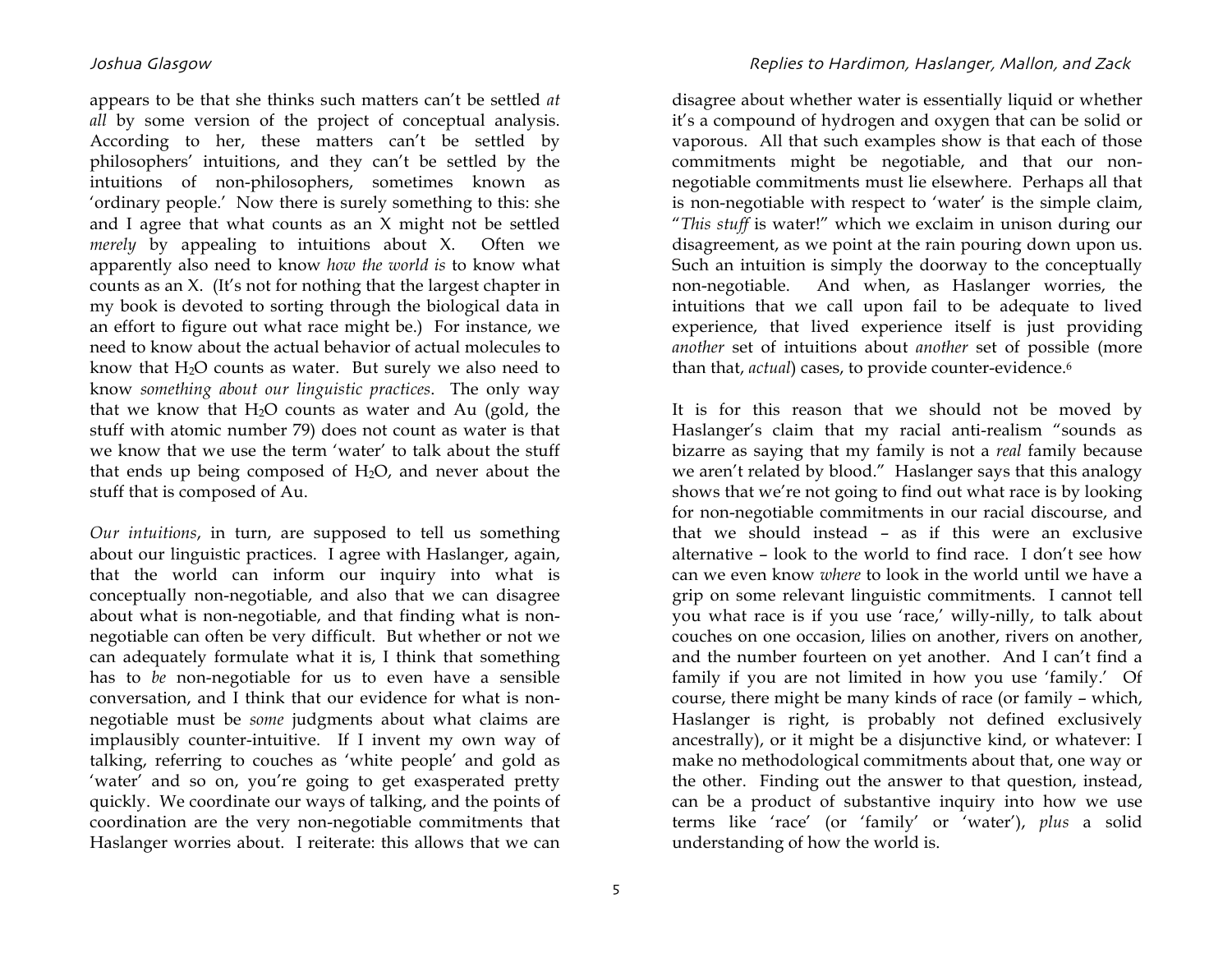Why, then, do races need to have a biological basis to be real? Because that commitment is, I argue, the non-negotiable limit to the ways we use terms like 'race,' just like water has to be a certain kind of stuff because we point at things like rain when we talk about water. Water, by virtue of our linguistic practices, *can't be* a piece of gold, and race, similarly, *can't be*  something not grounded in biological traits (or so I maintain, anyway). As these cases illustrate, the only way that we can find out what stuff matches up with which kinds of words is by seeing when we are and are not willing to use those words and what we want to say about them. That is, we're going to *have* to use intuitions *somewhere*. They're not the only part of the recipe, but they're an indispensable ingredient. I don't have a knock-down argument for this position, but I do have a challenge: show me a *thorough* understanding of a concept that doesn't appeal to intuitions somewhere. At that point, I'll reconsider my claims. Until then, as illustrated by Haslanger's own appeals to intuition in her illuminating discussion of family,7 I can't see a reason to doubt that intuitions will continue to be the currency of philosophy.

Although Haslanger might well resist my *substantive* thesis that race-talk is non-negotiably committed to biology, I wonder if I might be able to eventually talk her into the general idea of a conceptually non-negotiable commitment, because she herself wants to hang onto the closely related idea of *meaning*. The theory of meaning she allies herself with in this symposium holds that a term's meaning is constituted by a "historically extended representational tradition," so that you and I can successfully communicate about, and refer to, water, just in case you and I both use 'water' in a collaborative effort to represent the world. Such collaborations can survive a lot of false belief about the topic of conversation, and disagreement as well.

Now I agree that any good theory of meaning will have to preserve these phenomena of false belief and disagreement. Their existence is beyond dispute for anyone who has survived a nice long session of analytical wrangling with a philosopher. So I believe that there can be a lot of disagreement and false belief about race in particular. In fact, both phenomena play a key role in my argument that race non-negotiably purports to be biological. So that's not where I find myself at odds with Haslanger.8 The only real issue of contention that I can find here is that she rejects that idea that racial concepts (and possibly any concepts) have some nonnegotiable commitments. But – here's the punch-line – Haslanger's collaborationist account of meaning *itself* can be reframed in the language of non-negotiable commitments. We can just say that the non-negotiable part of racial discourse is some conceptually ineliminable collaborative representation *CR1*, which is itself part of the larger (partly negotiable) collaborative representation that focuses on race, rather than couches or water or whatever else we try to locate in our world. To put it another way, if you fail to engage in *CR1*, you fail to talk about race. The person who says that my couch is a white person fails to collaborate with us, that is, he fails to participate in *CR1*. The presence of this non-negotiable commitment – that couches aren't white people – in our collaboration accounts for why he and we fail to share a language of race.

So we can incorporate the tool of non-negotiable, conceptually embedded propositions within the collaborationist framework. This just returns us to our question, though: what – to stay with the collaborationist's framework – is content of *CR1*? When has a person, someone like the couches-are-white-people person, stopped collaborating with us in their attempt to represent the world in an apparently racial way? For what it's worth, I'm pretty confident that we're going to have to use some intuitions to answer this question. But in any case the theory I defend in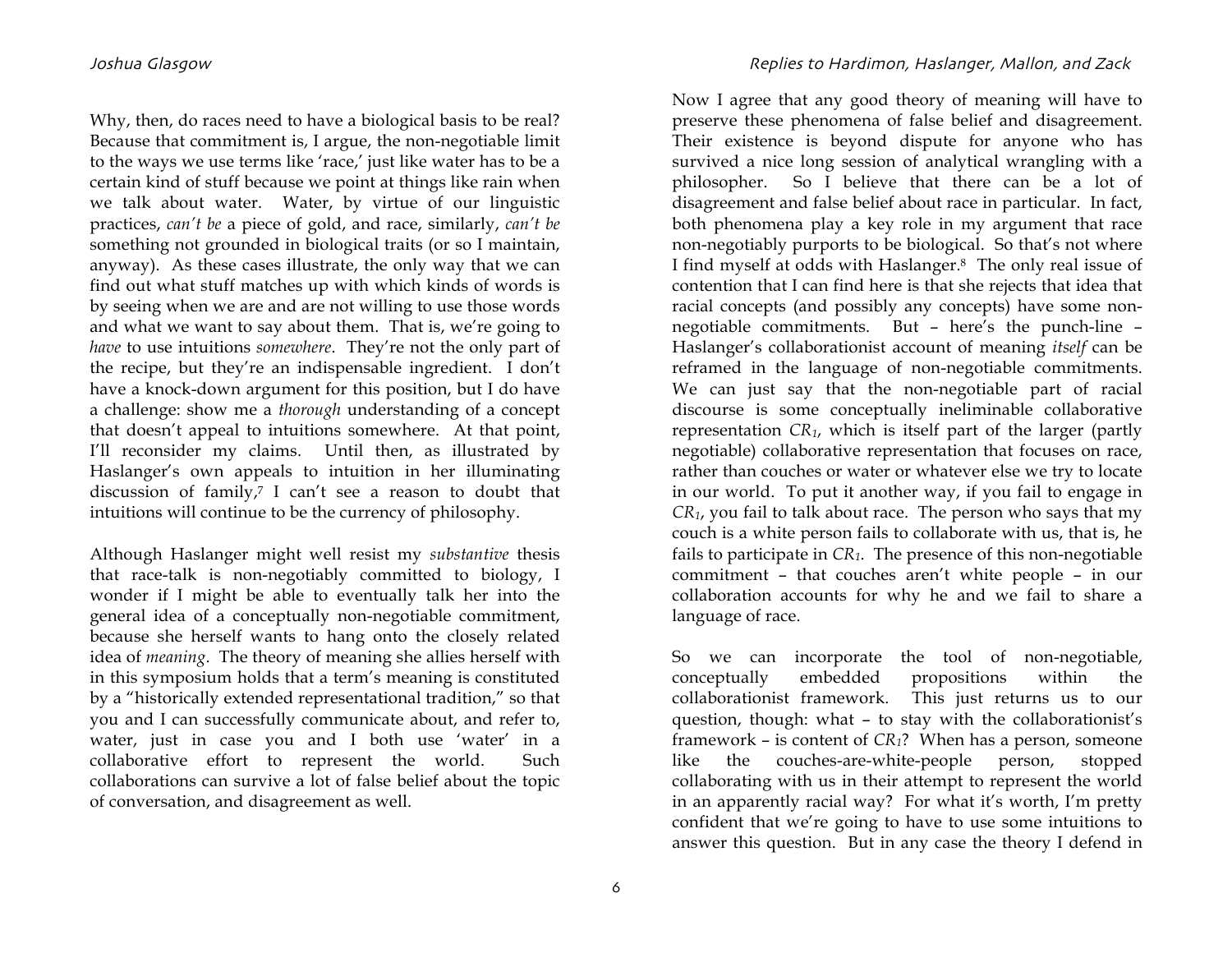the book is that they have stopped collaborating with us – at least in the semantic, if not pragmatic, sense – when they stop talking about races as purportedly biologically-based groupings centered around visible traits. Sometimes this divergence will happen simply because the interlocutor has become unhinged from the collaborative process, perhaps due to psychological damage, and started thinking that couches are people. But other times the collaboration will cease through a more organic, historical revolution, as when, legendarily, the referent of 'Madagascar' changed from a portion of continental Africa to an island off of Africa, or, evidently, when the referent of 'awful' changed from its original positive connotations (preserved to this day in its 'awe'-based etymon) to its current negative connotations. Either way, sometimes representational projects change, and sometimes they change so much that the meanings and referents of the terms involved change. One of the claims of my book is essentially that shifting from talking about race biologically to talking about it socially is an instance of the meaning-level sort of change.

Thus while Haslanger might resist some of my substantive analytical claims here, the ones about race being nonnegotiably *biological*, I independently want to convince her, and you, that my theory cannot be undone by any *general*  theory of language (other than outright skepticism about *both*  meaning and reference). For every theory of meaning you want to throw at it, I will defend my view by recasting your theory in the language of non-negotiable commitments. And I predict that for each such adaptation, we will repeatedly return to the conclusion that, when combined with the best experimental and armchair evidence, your theory of meaning entails, in some way or another, that races are non-negotiably supposed to be groups of people demarcated in biologically non-arbitrary ways by virtue of their visible traits.

Now here I haven't presented the actual argument that this *is* a non-negotiable element of racial discourse. I've just defended the idea that *something* has to be that element, or else we will lose our ability to talk about race in a sensible way altogether. Not only would that be nonsensical, it is plainly *not* what we do. We do limit our ways of talking about race: we've settled on some non-negotiable commitments, just like we have with 'water.' I'd leave it open, then, for someone to say that my evidence doesn't demonstrate that our racial discourse has the non-negotiable commitments that I attribute to it because it has some *other*  non-negotiable commitments. But the two-pronged case that Haslanger has presented in her contribution to this symposium seems to be vulnerable to the following rejoinder. If one argues against the whole idea of constrained reference at all (the idea that every proposition and every set of propositions is equally negotiable for every term at every sociolinguistic and spatiotemporal location), one will be committed to an unsustainable portrayal of how language works, allowing that, for us today, couches can be white people and water constituted entirely by gold; and if one argues that racial terms refer in a collaborationist kind of way, that is consistent with my analysis that racial discourse is non-negotiably committed to race being biological.

If, in light of this rejoinder, one were to shift gears and argue that there are some non-negotiable commitments that are alternatives to the ones produced in my investigation, that would be another discussion entirely, and one to be taken seriously, no doubt. Haslanger doesn't pursue that kind of critique, but Hardimon does. He thinks that my analysis of 'race' and related terms is in need of adjustment. But before we get to that, Hardimon attributes to me some positions with respect to the project of conceptual analysis that I believe are misattributions. It will pay to clear those up before moving onto the project of substantively analyzing the concept of race.9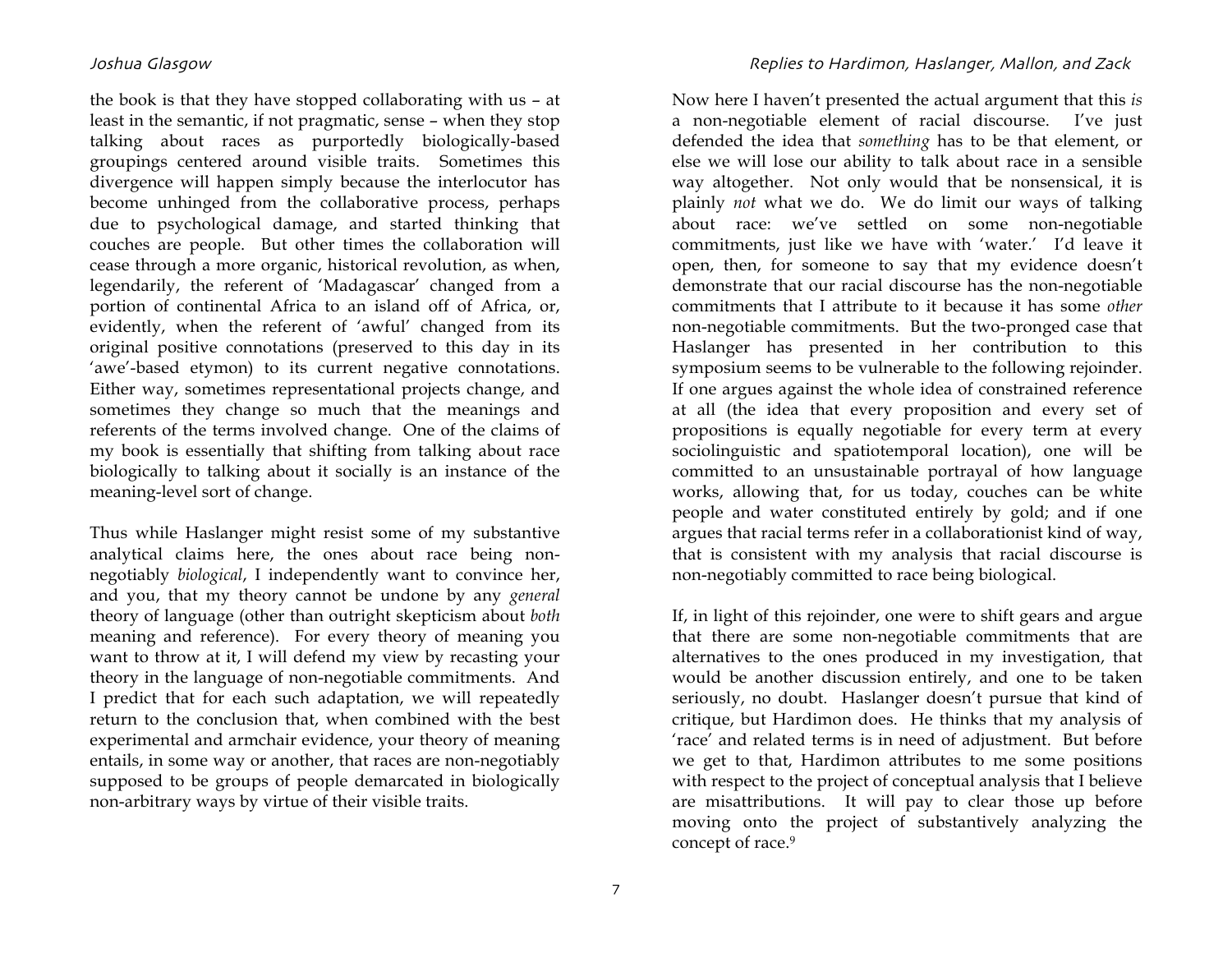Among other things, Hardimon thinks that I fail to recognize that we can disagree about what a concept's content is, and he thinks this in part because he thinks that I think that the nonnegotiable propositions that deliver that content are noncontroversial. But this is not what I think. Looking back over the pages he cites here (24-5), I can see where I misled him and perhaps other readers. What should be non-controversial (and I do mean 'should' in the normative sense here) is a claim about *the project of conceptual analysis itself*, namely that for many concepts there are non-negotiable propositions. So, my thesis is that the content of concepts can be spelled out (perhaps only in part) in terms of conceptually non-negotiable commitments, and I claim that this thesis shouldn't be controversial. But this allows that for any version of the question, *Which commitments are assigned to which concepts?*, any answer might be controversial, that we can disagree about how to answer it, and that we can harbor false beliefs about what the true answer is.

To revive the book's example, it is not negotiable that horses are not plants. I stipulated here that we have a shared understanding of what a plant is (22). There's no extensional or intensional disagreement on that front. Given that stipulation, then if you start telling me that horses are plants, or if you point at a lily and say that it's a horse, I'll think that we don't share a concept of horse. Note that, contrary to Hardimon's attribution, I do not say that this commitment about horses is *non-controversial*, in the sense that nobody might challenge or attempt to controvert what I identify as a non-negotiable commitment. I only say that it is *nonnegotiable*.

So consider what Hardimon says about my claim that it is non-negotiable *that horses are not plants*. He maintains that this might be *disputable* by imagining someone who points to a horse, Trigger, and calls him a plant. Surely this "oddball,"

he observes, possesses the concept HORSE. That is indicated by his saying, "Trigger, the horse, is a plant." Hardimon's verdict here resonates with me, but we should say two things about it. First, note that this case violates the stipulation that the oddball and I share an understanding of what a plant is. As part of a shared understanding, we'd have to agree on paradigm instances of plants and non-plants, and surely Trigger would be at the top of my list of non-plants. But then the game has been changed: it's no counterexample to my hypothesis, that *if we share a common understanding of plants, the claim that horses are not plants is non-negotiable*, to give me a case where the oddball and I do *not* share a common understanding of plants, and *this* is why the oddball might claim that Trigger is a plant. So I'd reject the purported argument-by-counterexample here, and steadfastly hold onto my hypothesis about what is non-negotiable about horses.

Nevertheless, Hardimon has a broader point about conceptual analysis that is crucial, and that deserves reemphasis. He points out that, again, we *can* disagree about what the content of a concept is. Hardimon calls these "ground floor disagreements," and he is right about their existence. The apt illustration he provides is that he (and I) disagree with some other race theorists about whether 'race' is defined in terms of racial essences. But you don't have to look at the race debate to get an example of a ground floor disagreement. Just about every philosophical discussion worth its weight in paper contains conspicuous debate about the content of the concept of concern, be it JUSTICE, KNOWLEDGE, FREE WILL, MIND or whatever. Now here's the thing: I agree with this completely. In fact, much of my book is essentially an *argument with other race theorists about the content of the concept of race*, so it would be strange if I thought that people couldn't disagree or have false beliefs about the content of a concept. And yet I think that the same content, about which we can disagree and harbor false beliefs, is nonnegotiable. How can I maintain these two theses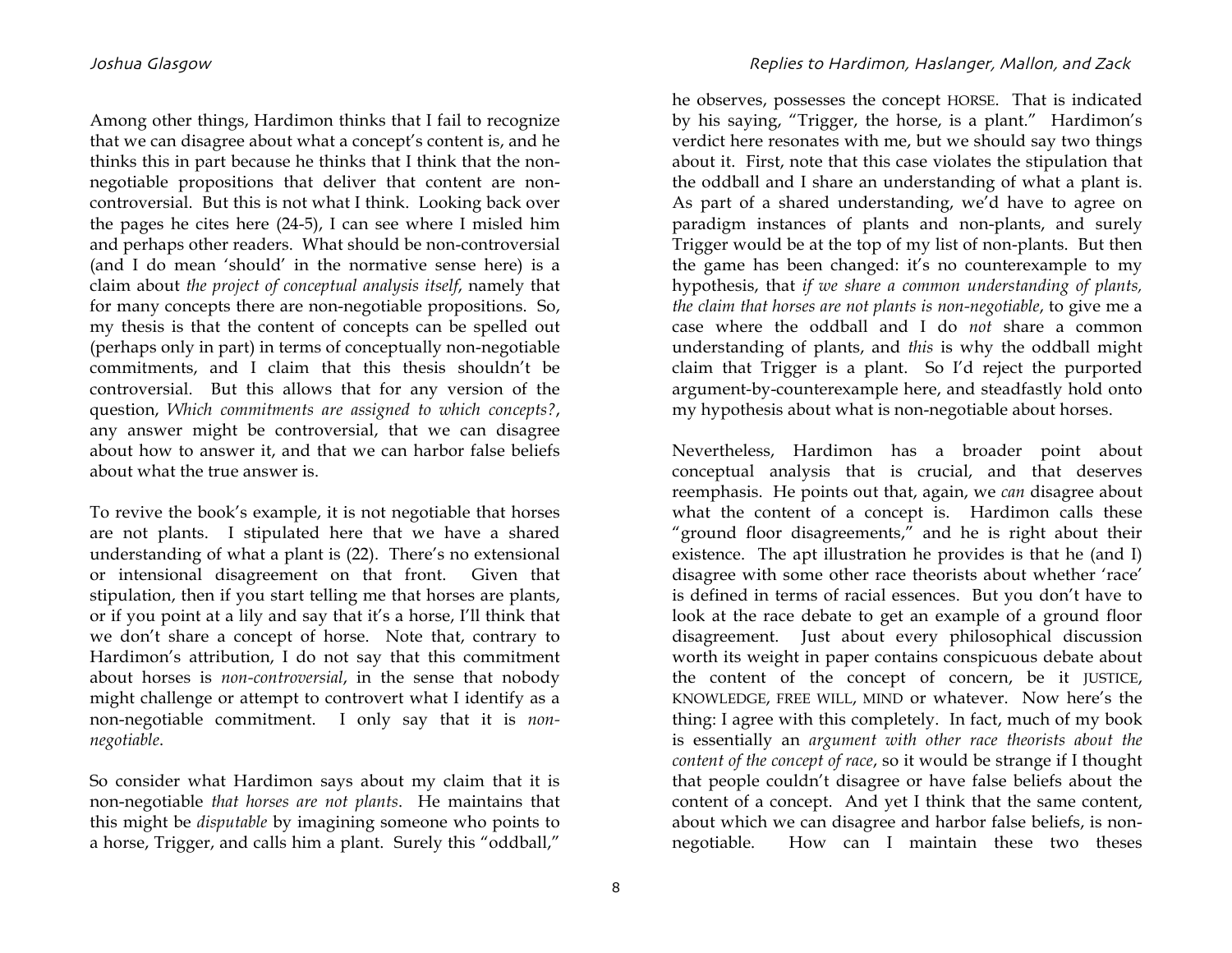simultaneously? Much of the first (metaphilosophical) branch of Hardimon's critique boils down to this question, and answering it is the second thing we should say.

Hardimon himself has a suspicion that I want to deny. He writes: "My hunch is that [Glasgow] is forced to deny that [ordinary] speakers misunderstand the ordinary concept of race because he does not distinguish between the kind of understanding exhibited by competent use of a term and the kind of understanding required to arrive at a correct characterization of a meaning of a term – a distinction emphasized by Tyler Burge." It is important that this is not actually my view. First, I do *not* deny that speakers can misunderstand the ordinary concept of race. Second, I *do* distinguish between the ability to competently use a term and the ability to characterize its meaning. Both of Hardimon's hunches in fact are rejected in the book, most prominently in section 6.3 (where I lean on Burge's important work). There I emphasize that, as Hardimon reminds us, meanings are often not transparent (126), which explains why we can disagree about them, and have false beliefs about them, and be ignorant about them – *even as we continue to competently use the terms that express them*. I thus attribute to neither ordinary folk nor professional conceptual analysts the ability to infallibly express the meaning of a term, even for those who competently use the term. Again, our fallibility is implied by my larger project, which is to sort out that very difficult question of meaning with respect to the term 'race.' Nevertheless, I *do* think that we must consult ordinary usage in order to identify those meanings. We don't have anything else with which to start such identifications, as I emphasized above in my reply to Haslanger. And Hardimon seems to agree when he writes that commonality of subject matter can be preserved through "appeal to common use of an identical word form, common acknowledgement that the concept in question…is the intended subject matter of putative truisms, bipartisan agreement about what count as relevant examples,

Joshua GlasgowReplies to Hardimon, Haslanger, Mallon, and Zack

and common acknowledgement that certain claims are held to be truisms about the examples."

Still, though, how can I say that there are any non-negotiable propositions if we can disagree about all of them – if I take *my own book* to be part of a disagreement with other race theorists about the concept RACE? In brief, I think that I can say this because I think that we can disagree about which propositions are non-negotiable. Haslanger, for just one example, will disagree with me about whether biology is nonnegotiably part of the concept of race. Here, then, is the key to solving our present puzzle: to say that this proposition is conceptually non-negotiable is to say that *after adequately reflecting on all of the best evidence,* no philosophical reasoning will motivate us to give up the claim that someone who is talking about race must be talking about something that is purportedly biological.

Disagreement about what is negotiable can thus arise in one of two ways: one or more parties to such a debate either fail to adequately reflect or fail to have the best evidence. Of course, I do not generally think that those with whom I disagree have reflected inadequately. (Though I might accuse the person who says that my couch is a white person of something along those lines.) Instead, I think that they do not have the best evidence. That is the point of marshalling all of the new experimental evidence I bring to bear in Chapter 4 and the new armchair evidence I bring to bear in Chapters 2, 5, and 6. It is nothing other than an (experimentally inclined) continuation of a philosophical tradition that goes back to the ancients, which prominently includes providing new counterexamples – new evidence – that serve to cast doubt upon the theory one is critiquing. Thus Chapter 6's arguments against Haslanger-style constructivism, which holds that race is a real non-biological social kind, proceed by using new counterexamples that help us identify ways in which race cannot be determined by social convention alone.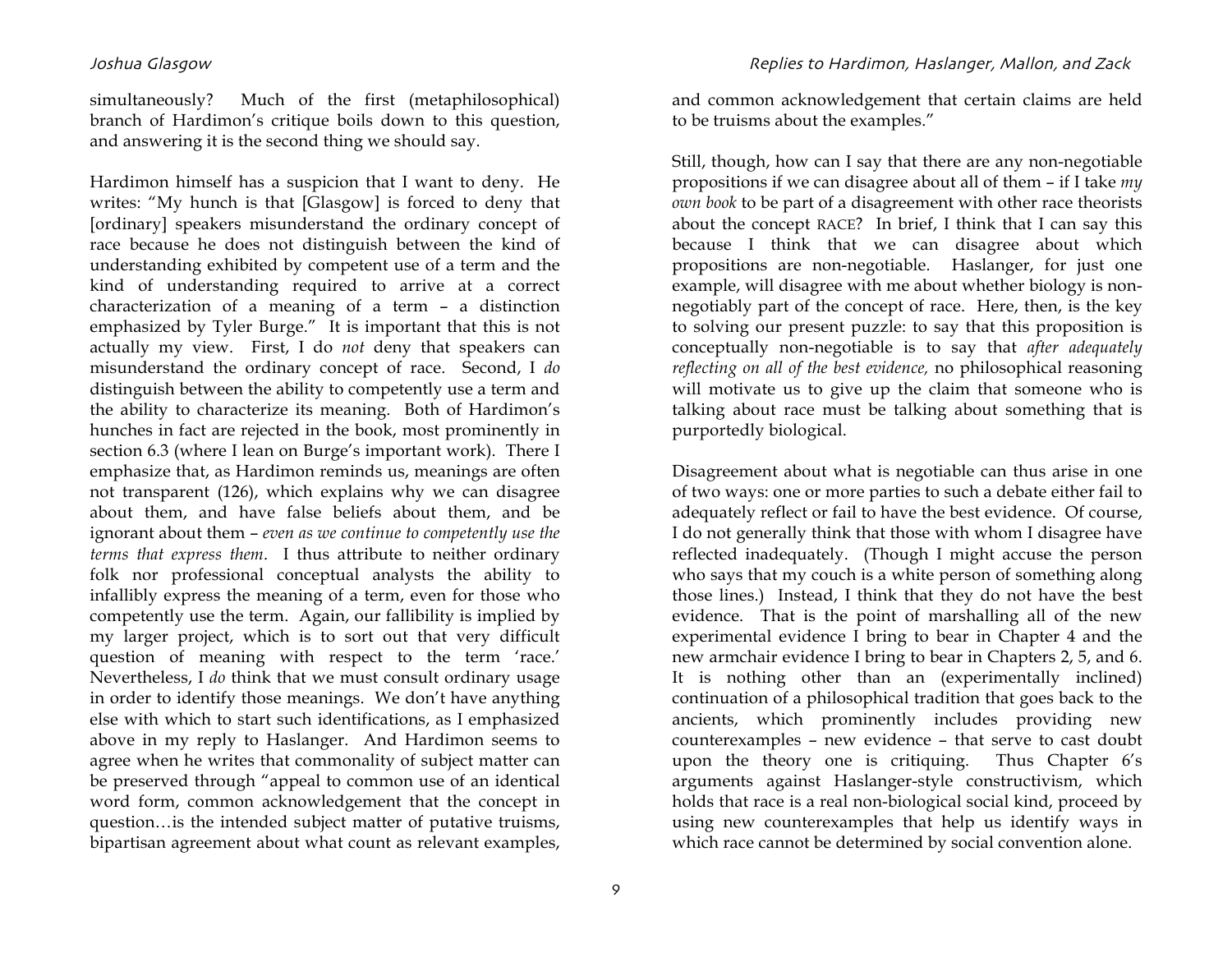So a commitment can be conceptually non-negotiable, even when any claim that the commitment *is* non-negotiable is itself disputable or controversial, and even though the truth of any such claim might be hidden from us at present. It will *be* non-negotiable if, after adequately reflecting on all the best evidence, anyone who tries to get us to give up that commitment will simply not make headway (at least not by using reasoning rather than, say, brainwashing or physical coercion). This can be illustrated with concepts where there is no disagreement because we all use the same evidence, as when we all agree that bachelors *must*, by definition, be unmarried. But while we agree that the proposition *that bachelors are unmarried* is non-negotiable, we disagree that the proposition *that races must be grounded in biology* is nonnegotiable, because we don't all work with the same set of evidence. Each new article and each new book is an attempt to fill in evidential gaps. One hopes that the filling of gaps will eventually reduce the disagreement, but in any case what is non-negotiable is there all along; we just haven't uncontroversially figured it out yet with respect to concepts like RACE, even if we have with concepts like BACHELOR.

Thus clarified, I believe that we are in a fertile place for making analytical progress. I agree that it is plausible that the nature of the world can sometimes help determine the referent of a term, and sometimes its meaning perhaps, too. I agree that we can err in our formulations of the content of a concept. I agree that we can disagree about meaning. Nevertheless, it still makes sense, I believe, to say that some propositions are strongly non-negotiable when it comes to most terms, and anyway racial terms in particular. This claim appears to be capable of surviving the kinds of concerns that Hardimon and Haslanger raise. This, though, is only to establish some metaphilosophical starting rules. We still need to identify the content of the ordinary concept of race. And

on that question, again, Hardimon and I have further disagreement.

# **The Conceptual Position: It is (Only) Non-Negotiable that Races Must be Groups Demarcated in Biologically Non-Arbitrary Ways According to Certain Visible Traits**

Hardimon and I agree that one element of the concept of race is that (H1) races are supposed to be groups of people demarcated according to visible traits.10 To this extent, my views are very much indebted to Hardimon's careful analytical work (the 'H' in H1 and the rest stand for 'Hardimon'). But he and I disagree as to whether 'race' is also defined such that (H3) races have distinctive geographical origins and (H2) races are ancestral lineages. I argued in Chapter 2 that geography and ancestry are not part of the *concept* of a racial group, even though they are part of the actual contingent *reality* of race.

Hardimon wonders if my only reason for rejecting H2 and H3 is that I think that people "are disinclined to accept them." Just to be clear, this is not only not my *only* reason for rejecting them, it is not even *among* my reasons for rejecting them. Instead, my evidence against H2 and H3 is that we can imagine scenarios in which people competently deploy the concept of race in ways that are inconsistent with H2 and H3. (Essentially, the reasons I give are of a strategic piece with the reasons Hardimon suggests he would offer against Jared Diamond's understanding of race.) It is worth briefly revisiting that evidence.

To reject H2, I invited the reader to imagine someone in a world almost exactly like ours – Racial Twin Earth – who does not agree that race is always passed from parent to child. Perhaps this person has recently seen God create a planet just like ours, with people in it exactly similar to us in visible traits, geographic distribution, names, occupations, and everything else *except for being born to God rather than human*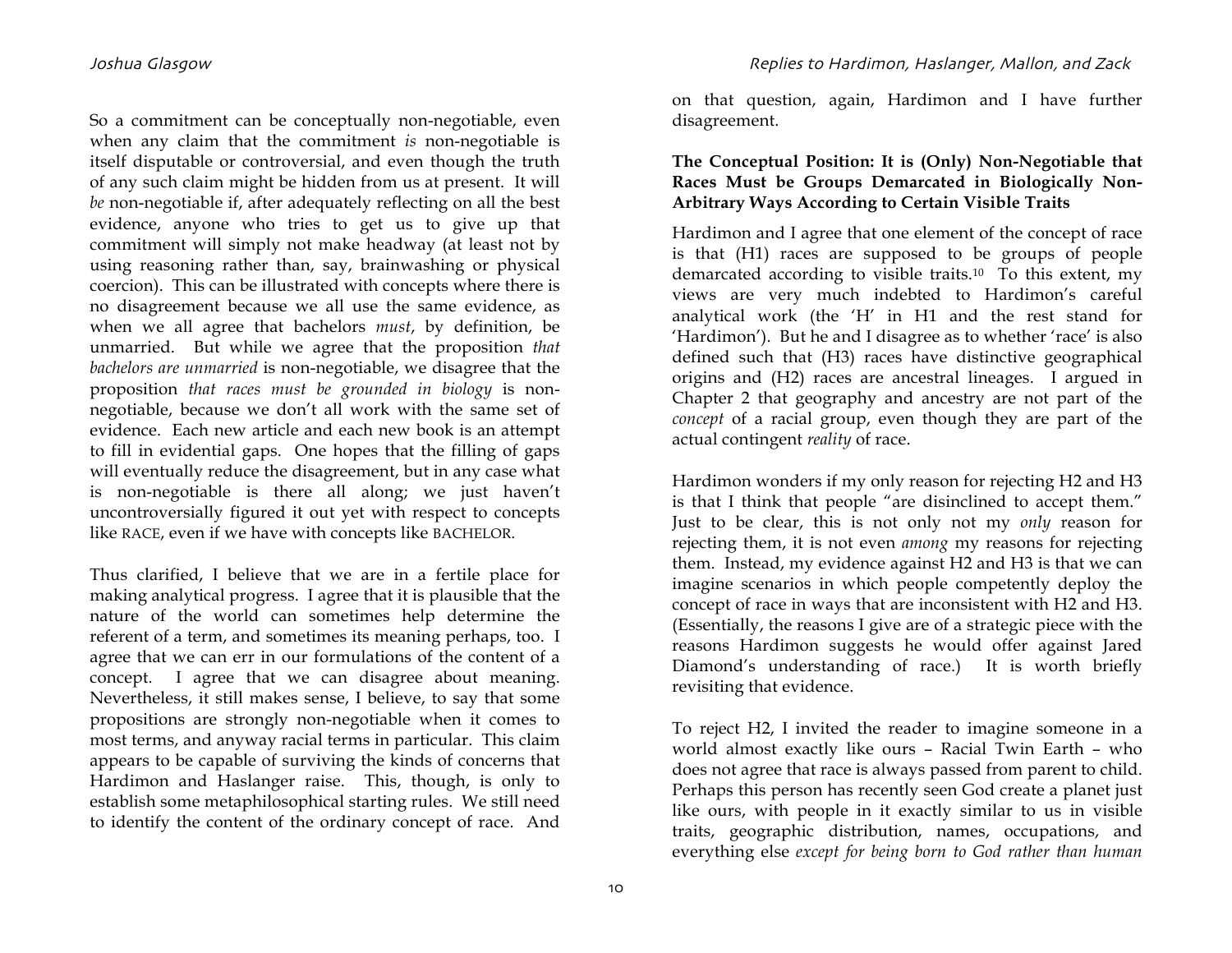*parents*. So there is a twin U.S. President Barack Obama on twin earth in late 2009, but he was created instantaneously by God in a body similar to that of 48 year-old, instead of being born as an infant in 1961 to Ann Dunham and Barack Obama, Sr. And so on for the rest of the world. Considering this memorable experience, the twin earthling knows that the people in that world didn't get their races from human parents. But all the same, she thinks that just like us, those people are Asian and black and white (choose whatever categories you want). In thinking this, is she misusing racial terms? Is she conceptually confused about what races are, such that she *contradicts* herself when she says that this world contains races? I think not, and I predict that the reader will agree with me. If my prediction is borne out, then this is good evidence that H2 is not part of the concept of race.

Similarly, imagine another person on another Racial Twin Earth, who says that  $(\sim H3)$  races do not originate from different geographical regions. This person believes that God created all the races simultaneously in one location. Of course, such a person might be wrong. But is she *conceptually* confused? Is she *abusing racial discourse* to say such a thing? Again, I predict that the reader will agree with me that the person who says things that are inconsistent with H3, in contrast to the person who tells me that my couch is a white person, is within her linguistic rights to say such things (even if she is wrong). Thus H3 must not be part of the very *concept* of race.

These are my arguments against including H2 and H3 in our best formulation of the content of the concept of race. If I read him correctly, Hardimon offers two counterarguments to these arguments.11 The first is that H2 and H3 "provide a principled metaphysical characterization of the sort of visible physical traits that belong to the patterns of visible *traits of the relevant kind*." I'm not sure exactly what constitutes a principled metaphysical characterization, but I take it that the

11

### Joshua GlasgowReplies to Hardimon, Haslanger, Mallon, and Zack

idea is that geography and ancestry explain why we have the particular visible traits that are constitutive of race according to H1. But, if this is indeed the argument that we are to consider, it contains an assumption: that if some phenomenon *m* partly explains the existence or nature of something that is picked out by concept *c1*, which is an element of another concept *c2*, then the concept of *m itself* is part of the content of *c2*, as well. I think that this assumption is probably not correct. We might need the concept of the big bang to adequately explain the existence and nature of hydrogen and oxygen, but the concept of the big bang is not part of the concept of water. We know this because we can coherently imagine water existing without the big bang (imagine that an eternal God was the creator of the world instead). Similarly, even if geography and ancestry explain our visible traits, we can still – I have argued, at least – imagine race existing without them.

Hardimon's second counter-argument to my argument against inclusion of H2 and H3 in the concept of race utilizes his own version of the Racial Twin Earth thought experiments. In his variation on the case, he asks us to imagine that on Racial Twin Earth, everyone looks just like us, except that there is no predictability as to what visible traits their offspring would have, at least with respect to racial traits like skin color. As a result, and in a departure from my twin earth cases, each twin continent is not predominantly populated by people of any one visible type. They each are populated by people who have a random selection of visible traits. Hardimon's question is whether we would find it intuitive to nonetheless call the twin Earth groups that are organized by similar visible traits 'races.' That is, would we be inclined to call all the people who look like black people on our planet 'black people,' and all the people we ordinarily call 'white' 'white people,' and so on, even though the members of each such group are not also organized geographically and ancestrally? Hardimon says we would not have such an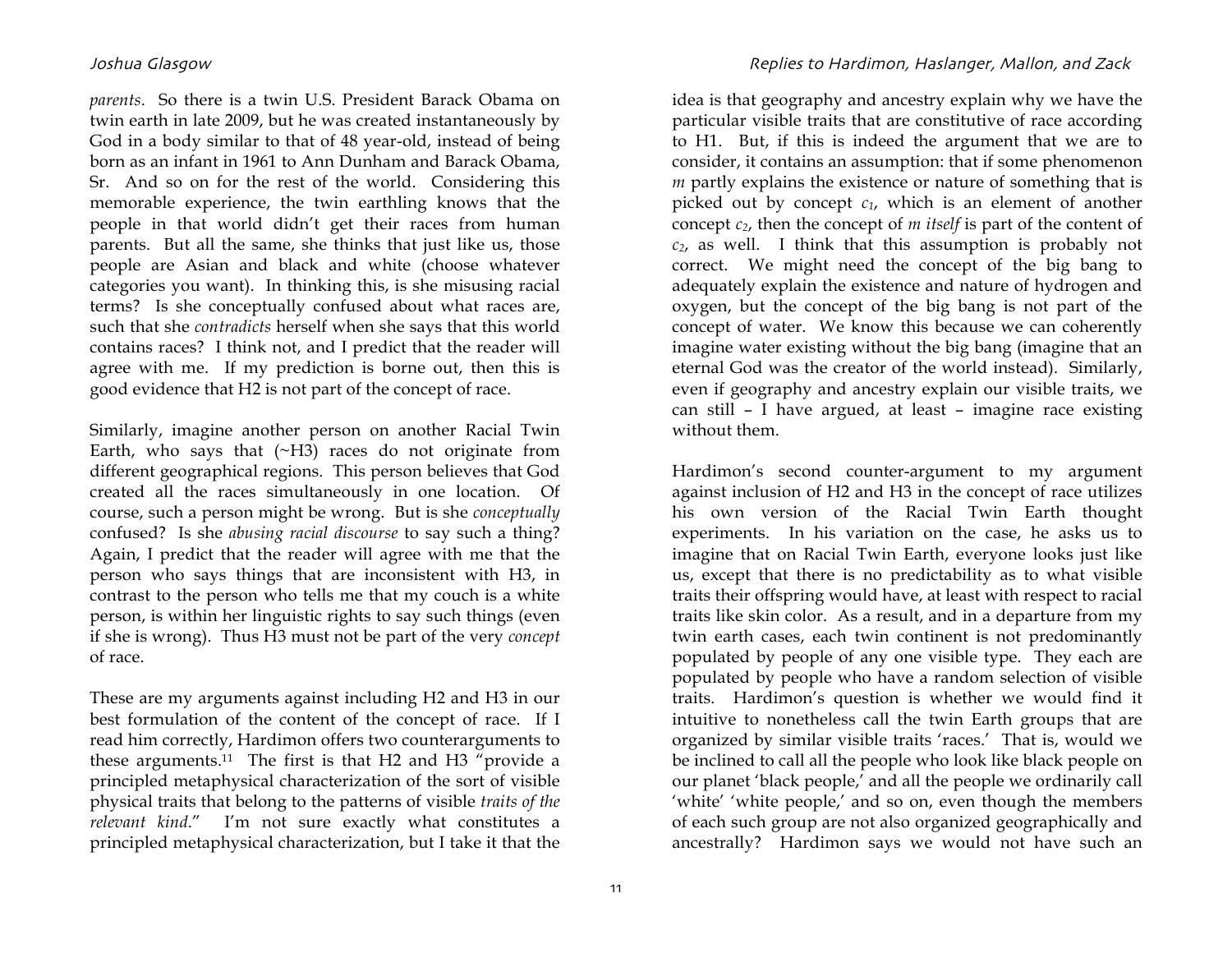inclination. I can only reply by reporting that I have the opposite intuition. I definitely think that our world's Al Gore is no whiter than their world's Al Gore, regardless of who his parents are or what continent his ancestors hail from. I think that we would be inclined to call their equivalent of white supremacists 'white supremacists.' And I believe I would say the same about most or all similar parallels. (Perhaps the inhabitants of such a world would not label a racial group 'Asian' but would instead reserve such a term for a geographically based group. Nevertheless, this is just about what words they use, not about whether they would classify people according to similarity of the visible traits that appear to determine our racial categories and thus use words that can be translated into our racial words.) Again, we're back to intuitions here, our only available evidence, and as I urge in the book, this evidence is more convincing when it receives experimental confirmation. None of the Racial Twin Earth thought experiments have been the subject of experimental study. Perhaps such study could nudge the stand-off between Hardimon and me in one direction or the other.

# **Interconnections: From Semantics to Ontology to Policy**

If the foregoing holds up, then all four parts of my theory stand up against the criticisms leveled by Hardimon, Haslanger, and Zack. That is, we have not yet seen compelling reason to reject the claims that we should replace racial discourse with racial\* discourse, that we should be replacing racial discourse in the first place because there are no races, that there are no races in large part because 'race' non-negotiably purports to refer to something biological (which turns out not to exist), and that experimental and armchair evidence can be well-used to corroborate this thesis about the reference of 'race.' Again, however, note that these four theses are *interconnected*: a reason to replace our racial discourse is that race is not real (so we are unwarranted in trying to talk about it); a reason it is not real is that 'race' has a certain referential purport (which is not made good by the

### Joshua GlasgowReplies to Hardimon, Haslanger, Mallon, and Zack

world); a reason that we can say that 'race' has this purport is that the kind of conceptual analysis that I formulate is wellfounded. These interconnections leave my theory vulnerable on one final front, for even if each thesis were true, the arguments for them, drawing as they do on the other theses, might be misguided. And these justificatory intersections are where Mallon aims his two critiques.

In a continuation of his work that importantly pushes us to give dedicated attention to the normative aspects of the race debate, Mallon's first objection is that the semantics – the meaning and reference – of 'race' do not matter to the ethicopolitical debate about what we should do with our race-talk. His second objection is that the semantics of 'race' do not affect "the metaphysics of race." In fact, he dramatically tells us that having a "correct analysis [of 'race'] doesn't illuminate anything that we should care about." I myself care about the meanings of terms just because I like sorting out what we're talking about, and so I might be inclined to say that since a correct analysis of 'race' illuminates the nature of racial discourse (granting this much, as Mallon does), that itself is something we should care about. But this point (with which Mallon could agree, his dramatic claim notwithstanding) can be put to the side, so that we can focus on the putative points of illumination that concern Mallon.12

Let's start with the first objection, about the connection between semantics and the normative debate. Mallon points out that many of the reforms to our discourse that are part of the reconstructionist package are also part of the package of recommendations made by those who think both that race is a social reality – constructivists – and that we should continue to talk about race as a social reality – constructivist conservationists. Thus the constructivist conservationist and I can both agree on a number of claims, such as that many people falsely believe that races are biological, that 'race' used to entail belief in a biological kind, and that 'race' should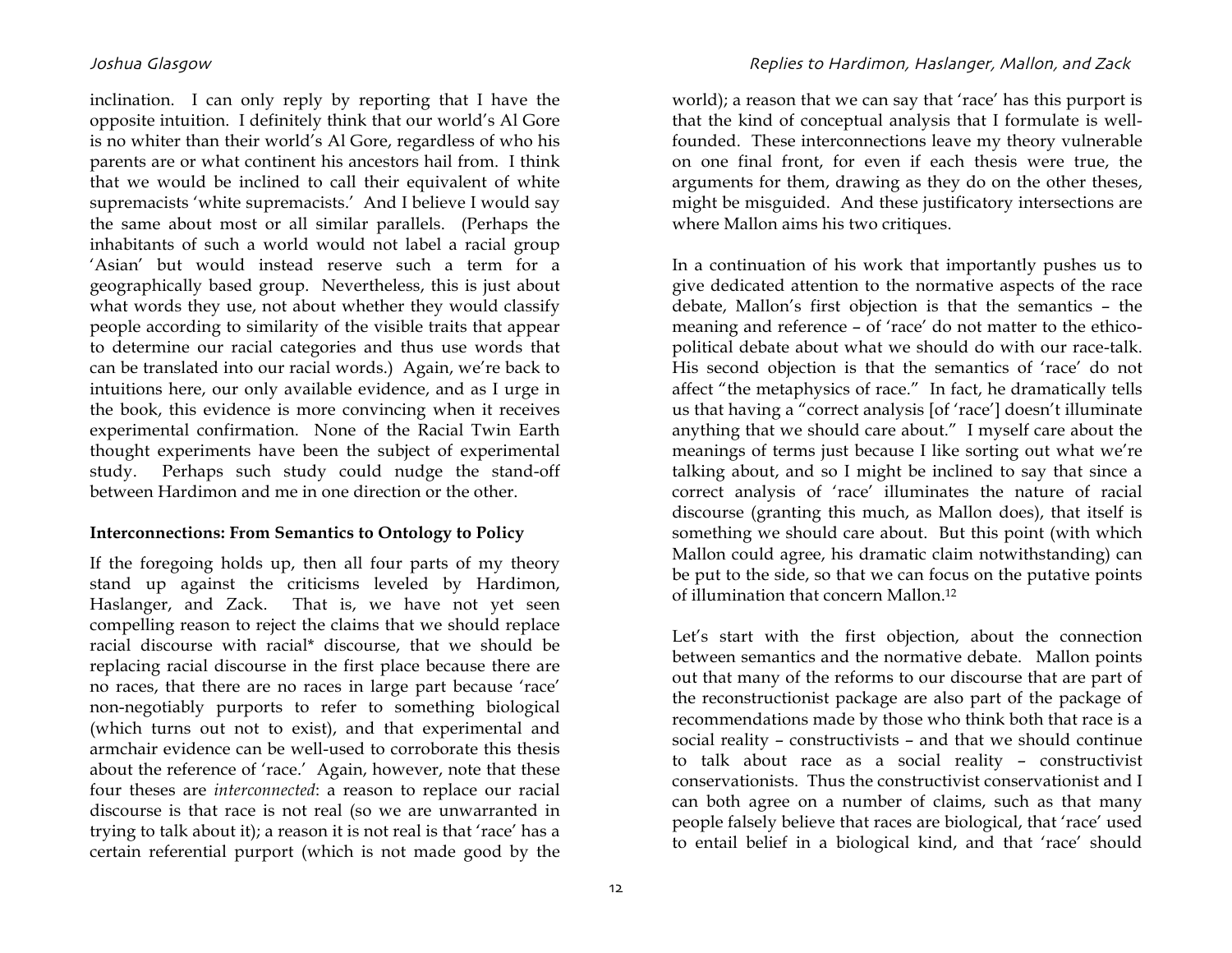from now on be used to refer to social kinds. So what *do* we disagree on? Mallon puts it well: "The only thing they disagree about is whether the folk term 'race' *already* refers to a social kind, perhaps because they disagree about whether the common but false folk belief in racial biology is constitutive of the meaning of 'race' or not."

This framing of the debate closely hews to the framing that I put forth in the book. So what should we make of Mallon's next claim, that "this seems to be precisely a disagreement that makes no difference to practice"? One thing (which, again, Mallon should be able to agree to) is that as a purely theoretical result, answering the Conceptual Question seems like a fairly interesting project even if it has no practical implications. But in any case it does, I maintain, make a difference to practice, concerning *what we should do with racial discourse*. Conservationists (constructivist or not) think that we should keep racial terms around. Mallon is correct to note that constructivists often think that we should reform some of the ways in which we think about race – that we should stop believing that it is based in biology, in particular. But, because constructivists think that we can keep talking about race without talking about biology, they think that we can keep race-talk around. Because I think that we cannot keep talking about race unless we keep talking about biology, I think that we cannot keep race-talk around. So, the basic practical difference is that they want to keep race-talk and I want to get rid of it. Of course, this all hangs on what we mean by 'race.' Mallon is right that this is a semantic dispute. But that's the whole point, and just because it's semantic, that doesn't mean that it has no practical implications. It has one large practical implication: it affects whether or not we should keep talking about race.

And it is important that semantic disputes are rarely 'just' semantic. Meaning governs how we can deploy terms. To illustrate, consider that the camp that I call 'categorical

### Joshua GlasgowReplies to Hardimon, Haslanger, Mallon, and Zack

constructivism' holds that races exist exactly insofar as we engage in racial categorization. Their position thus entails that if we were all struck with exclusively racial amnesia for one hour, in which we entirely forgot about racial classification, we would lose our races for that hour and then become re-raced in the next hour. I think that this implication is preposterous (120-1). I think that we cannot lose our (purported) races just by getting struck with amnesia. Thus I disagree with the categorical constructivist not just about what 'race' means, but also, relatedly, about how race can behave and how we can talk about it. And this is why we have a practical dispute about whether or not to conserve racial discourse.

Now one thing that Mallon says is that, because the constructivist conservationist already uses talk of race in the way that I use talk of race\*, that is, because we equally talk about race or race\* in a social, non-biological way, and since each kind of talk is therefore epistemically legitimate, neither is epistemically superior to the other. But the question here is not how *professional conservationists* or *professional reconstructionists* talk about race; it's how *we* – the grand *we*, the folk, ordinary speakers, linguistically competent users of racial terms – presently use racial discourse. Conservationism demands that we keep using our current racial terms. So if I am right that those terms are committed, by definition, to race being biological, then conservationists, no matter how constructivist they (erroneously) aspire to be, are committed to us keeping *biological* race-talk around when they ask us to keep race-talk around. Of course, they would deny this, because they would deny that race-talk is ineliminably biological – they would maintain that we can keep race-talk without keeping *biological* race-talk. But that's the dispute then: is our very use of racial language itself committed to race's biological reality? We both agree that we should give up biological race-talk; I maintain, though, that conservationists keep us committed to biological race-talk by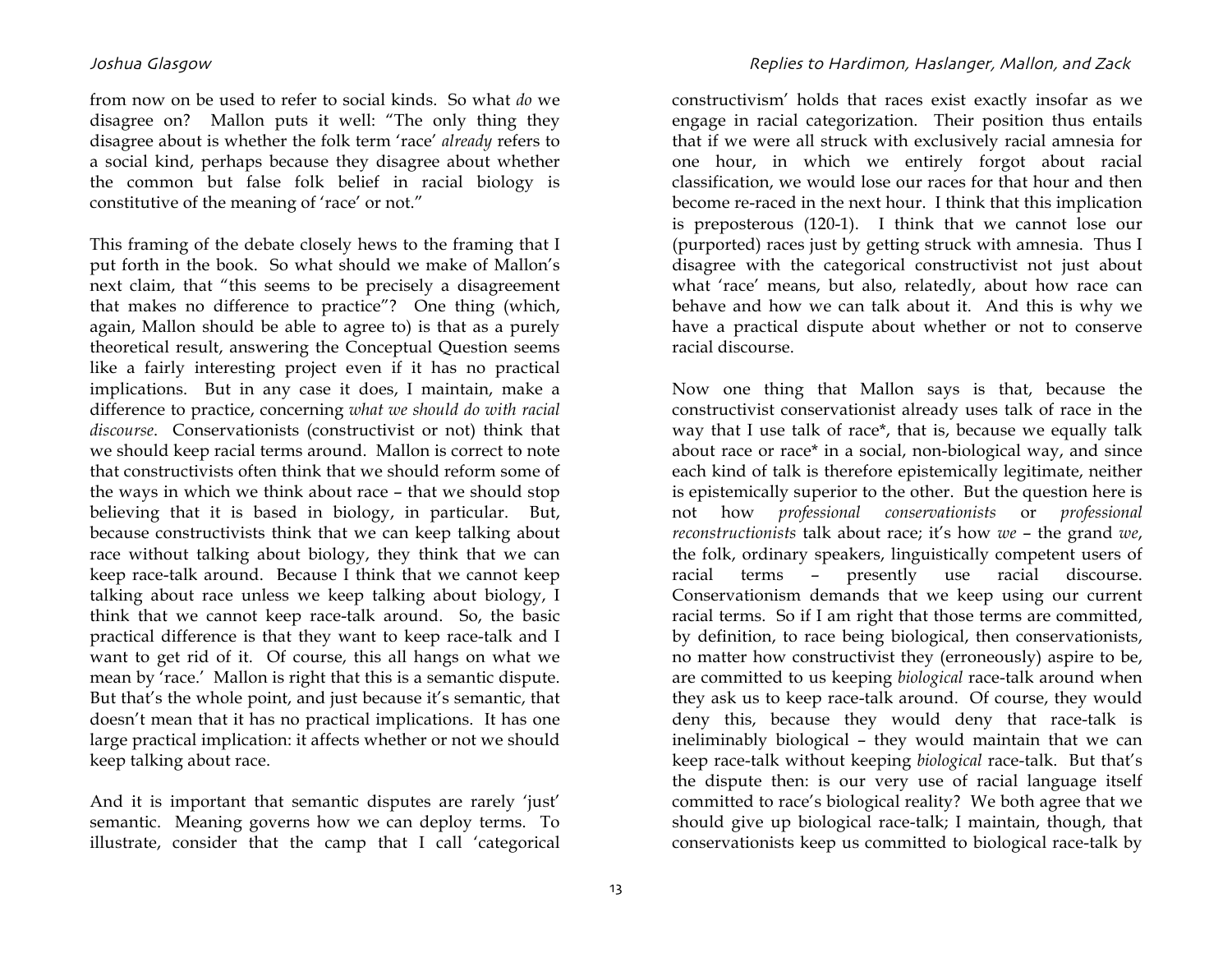keeping us committed to any kind of ordinary race-talk (truly so labeled), and they thereby encourage us to use a language that is committed to an illusion, which constitutes an epistemic liability of conservationism. Again, I won't try to re-hash my argument that race-talk is ineliminably biological. For the purposes of offering a compelling reply to Mallon's first critique, it should suffice to show that the very question of whether or not race-talk is ineliminably biological crucially impacts the normative debate about whether we should keep our race-talk around.13

What about Mallon's second objection, that the semantics don't even bear on the metaphysics of race? Here Mallon again observes that both the constructivist and the anti-realist can agree that much of racial discourse is false, and in particular that we are mistaken to talk about race as if it were a biological reality. The difference, as he rightly notes, is that the constructivist says that the mistake is in some of our *mere beliefs* about race, while I say that it is in *the very concept* of race itself. He grants that if I am right, this would confer some advantage on my view as to whether race-talk is epistemically legitimate, but he maintains that this is a 'very thin' advantage, almost as if its emaciation alone means that it makes no difference to the metaphysical dispute. But, whether or not you want to call that a 'thin' advantage for reconstructionism, and for that matter whether or not you want to focus on the legitimacy of race-talk, the claim that the concept of race is itself committed to race's being biological is crucial to the debate over whether or not race is real.

As I said above, whether race is real depends on (a) what 'race' purports to refer to and (b) whether that purported referent is actually in the world. Mallon seems to think that the first part of that equation (a) is of zero import. At the end of Section 4 of his commentary, he asserts that "all the interesting facts" about race are in premises about (b) what is in the world, implying that premises about (a) what 'race'

means do not matter. But he doesn't tell us *why* we should think that part (a) doesn't matter, and I don't see how we could do without that part. You can't successfully argue that race is real because  $H_2O$  is real and race is  $H_2O$ , and the reason that such an argument fails is that *race is not H2O*. It just isn't, and that's a fact dictated by semantics. Similarly, if I am right, you can't argue that race is real because social kind *S* is real and race is *S*. Chapter 6 especially is devoted to rejecting that claim, and the analytical dispute is where *all* the action is. Whichever side you come down on in that dispute, it is evident that it does matter to the metaphysical dispute: those who don't agree with this more basic claim about the relevance of meaning to metaphysics would have to allow that it is legitimate to say, in our current linguistic and metaphysical environment, that race is real  $H_2O$ .

So while Mallon is right that this is a semantic dispute – something that I and others who think like me have been upfront about – it is not right to say that this debate cannot help us understand social life. Our social life is structured in part by how we represent the world, and while we've thought that we could understand our world in terms of race, that thought has come in for renewed critical examination, the discharging of which requires us to try to identify what race is even *supposed* to be. That's the Conceptual Question. My attempt at answering this question leads me to think that race does not provide an appropriate way of understanding our world. Sure, maybe we can talk about racialized groups and water and couches and all the rest. But we should not talk about *race*. Because race is not real. Because race conceptually purports to be biological.

\* \* \* \* \*

At the end of Section 4 of his comments, Mallon says some things that suggest to me that he thinks that we might as well just use other terms to talk about race-related phenomena,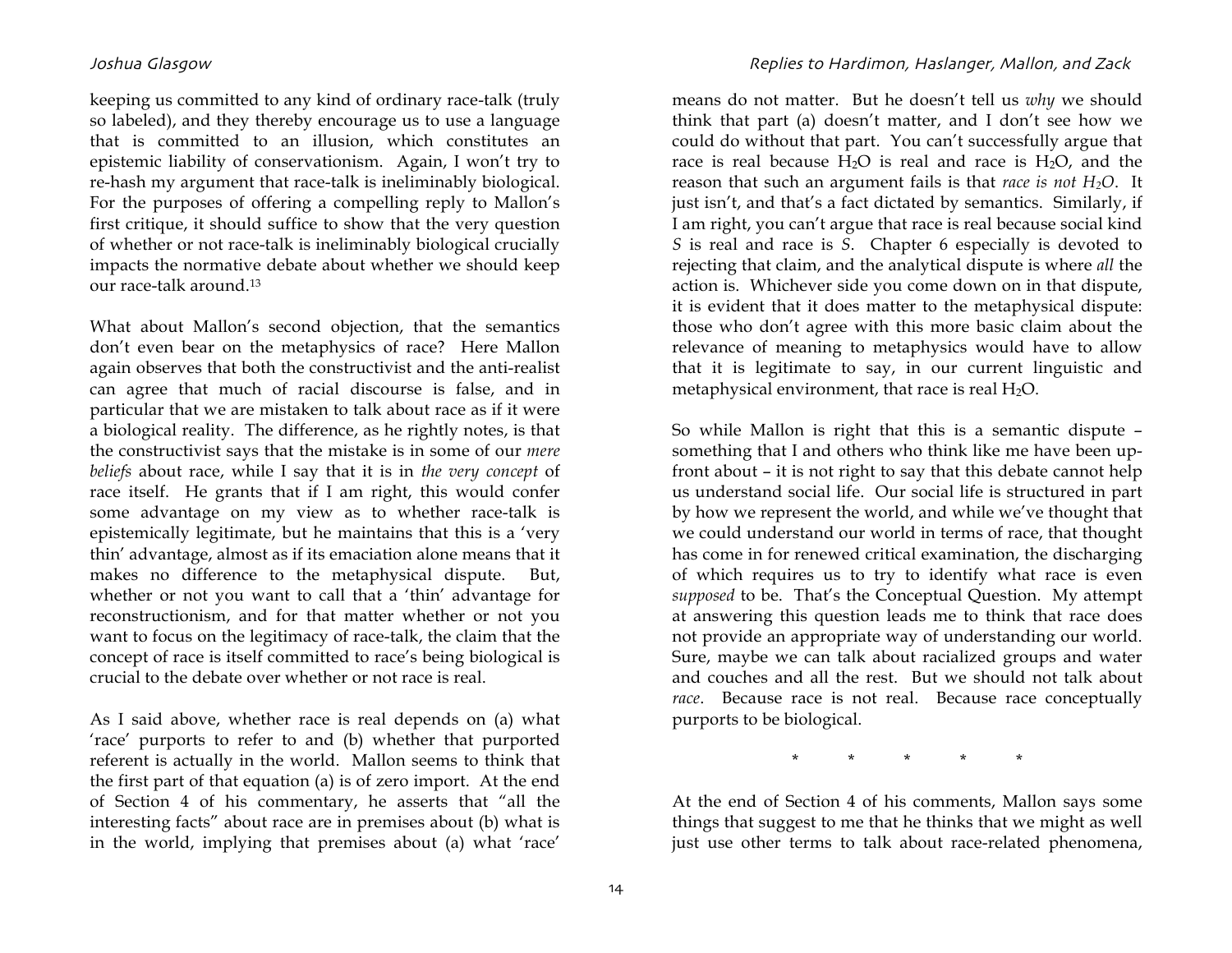terms like 'racialized group' or 'breeding population' or whatever. I, of course, am fine with using many such terms. But I also want to know whether we can justifiably talk about *race*, and knowing whether we can do this depends on knowing whether race is real, which in turn depends on figuring out what race purports to be. The fact that we can use other terms to talk about different (if related) aspects of our world doesn't decide those questions about race, so answering the questions that animate my book is, I believe, a project that remains both important and viable. In these remarks I hope to have shown that my theory is a fairly defensible way of making good on that promise. Its four parts and the interconnections between them seem to hold up against the (admittedly impressive) criticisms engaged here. As I write this, I realize that I have probably not convinced all of my critics. But in any case I am grateful to Hardimon, Haslanger, Mallon, and Zack, not only for enabling our joint pursuit of coming to understand race, but also for helping me to nurture the notion that a well-rounded, synthetic, and plausible result might not be so far off.

### **References**

- Boxill, Bernard. 2004. Why We Should Not Think of Ourselves as Divided by Race. In *Racism in Mind,* ed. Michael Levine and Tamas Pataki, 209-24. Ithaca, NY: Cornell University Press.
- Glasgow, Joshua. 2009. *A Theory of Race*. New York: Routledge.

1 Parenthetical page references in the text refer to Glasgow (2009).

2 As an anti-realist about race, I don't believe that there are any white people, truly so-called. But I do believe that there are people who we (mistakenly) think of, and treat, as white. So when I talk about 'white people,' I mean to talk about something like the more cumbersomely labeled, 'people who have been racialized as white.' I use phrases like 'white people' as shorthand for these people, and the same goes, *mutatis mutandis*, for people racialized in other ways.

3 Zack rightly notes that, since *ought* implies *can*, the merits of reconstructionism hang on whether or not it is possible for us to reconstruct racial discourse. If it were shown that it is impossible to bring about the reconstruction that I recommend, then I would agree that it is a doomed recommendation. But I do not think that we have good reason to think that it is *impossible* (142-3).

4 A note of clarification might be due. Haslanger writes that I consider the psychological studies "inconclusive" and thus resort to untested thought experiments to make my case. This is, strictly construed, true, but possibly misleading. While the psychological data are not *conclusive*, they are, I believe, *suggestive* that the kind of commitment I call attention to is a core element of folk racial discourse. This suggestion is *complemented*, I believe, by the untested, armchair reactions that I claim are intuitive in certain thought experiments.

5 Similarly, consider Haslanger's assertion that, "If our starting point as we inquire into *what race is*, is the social experience of race and the social implications of race, it is not a serious option to claim that race isn't real." This, too, seems problematic to me: if we assume that *race* has social implications that impact experience, then anti-realism isn't a

 $\overline{a}$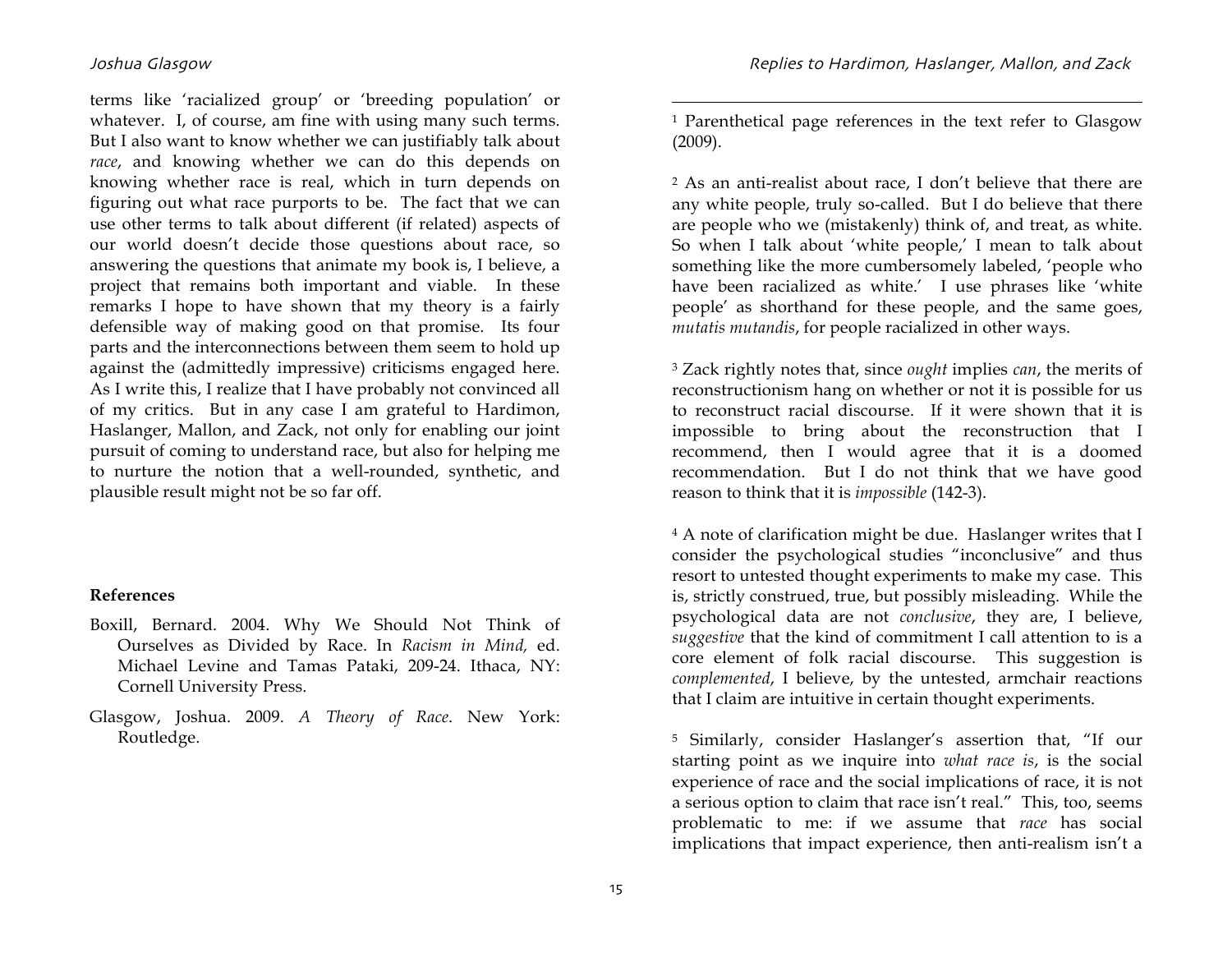1

serious option, because we are assuming the existence of race. If, however, we want to consider whether anti-realism might be true, then we shouldn't make that assumption. The assumption we should make is that *practices that reflect our potentially false belief in race* have social implications that impact experience. Unlike the other assumption, this one is indubitable, and it doesn't question-beggingly presuppose the falsity of anti-realism. Thus my answer to Haslanger's query, "It is puzzling to me, then, what Glasgow takes our current racial divisions to be," is to reiterate that I believe that there are no *racial divisions*, although there are *beliefs in and practices that rely on the belief in racial divisions*.

6 Haslanger attributes to me a weak form of descriptivism because I think that for many concepts, including racial concepts, there are some conceptually non-negotiable propositions, which competent speakers would affirm. This is not a wholly accurate attribution, since the propositions that are non-negotiable might not be descriptive. They might instead by directly referential. For example, if someone points at a lily and says, "That is a horse!" they will have violated one of my non-negotiable, conceptually embedded propositions about horses, namely that horses aren't *those things* (where *those things* are lilies). Similarly, it is conceptually non-negotiable that *those things* aren't white people, if you were to point at a roomful of couches and say 'Those things are white people!' Neither of these instances obviously makes use of descriptions; they are plausibly both directly referential. But both are non-negotiable nevertheless. This point notwithstanding, Haslanger is correct to attribute to me the view that I think that many concepts, and racial concepts in particular, have "core meanings," that is, nonnegotiable commitments that "constrain the referent of the term."

7 For instance, Haslanger writes that it is not a "serious option" to hold that she is "not a mother but only a mother\* because according to [some people's] intuitions, mothers are those who give birth." Notice that her claim is just an appeal – a compelling appeal, to be sure – to our intuition that adoptive mothers are truly mothers. Appeals to intuition are and have to be ubiquitous.

<sup>8</sup> Haslanger says some other things that might seem to be at odds with my view, but which are not. For instance, she holds that we should not be so quick to judge that an intuition about some phenomenon is an intuition about the *meaning* (or *reference*) of the terms we use to talk about that phenomenon – a warning she vividly brings to life in her discussion of family. I of course agree with this; it was, in fact, in that very spirit that (in Chapters 2 and 4) I took so many intuitions about race and assigned them not to the ordinary *concept* of race, but to the ordinary *conception* of race, as they are negotiable enough to not be part of the meaning of 'race.' I also agree that social context can determine meaning.

9 A smaller issue that can be quickly clarified concerns reflective equilibrium and analytical solipsism. In his comments on reflective equilibrium, Hardimon seems to think that I believe that personal intuitions about how to use words are not evidential of communal use of those words, because they are personal. I reject this belief, so we do not actually disagree about that. In calling armchair analysis 'solipsistic,' I mean that it limits itself to one set of data, namely that of the armchair conceptual analyst herself. So I agree when Hardimon writes that reflective equilibrium is "social, even when carried out in isolation." But I think that we should not carry it out in isolation (a process that I call 'solipsistic' – it sounds like Hardimon might simply prefer that we call such an endeavor 'isolationist'). Isolation is a problem because, although our own intuitions amount to

 $\overline{a}$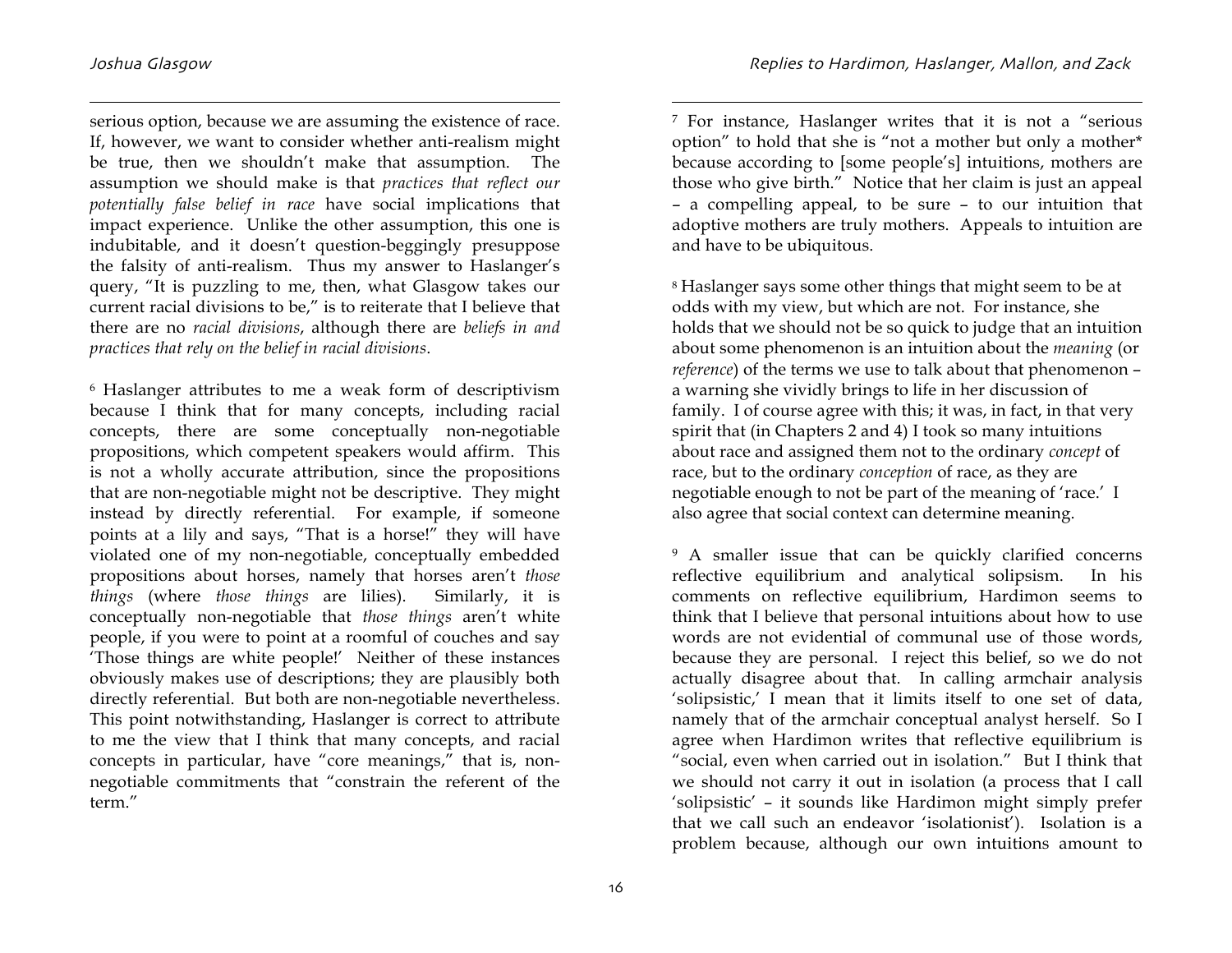1

*some* data about our communally defined terms, they are data of very limited utility; our data-set can be made much more robust by consulting the intuitions of our linguistic community (Chapter 3). Given this understanding of analytical solipsism, then, I also reject the claim that solipsistic analysis cannot engage with the world. Analytical solipsism's characteristic weakness isn't that it's internally directed. Its characteristic weakness is that it does not call upon an adequate supply of data.

10 However, to return to a related metaphilosophical dispute, in note 5, Hardimon does write that "Glasgow professes an in principle willingness to give up the intuition supporting [H1], should it not be experimentally confirmed… My own view is that this is a mistake… [T]he only thing the fact that a majority of experimental subjects implicitly or explicitly denied that the idea of differences in visible physical differences is conceptually embedded in the concept race would show is that *the majority can get it wrong*." Some things should be said about this. First, I agree that the majority can get it wrong. Second, getting majority approval on one thought experiment relevant to conceptual content should be construed as *suggestive*, rather than *decisive*, evidence about the content of that concept. Third, what I actually say is that I would give up my support of H1 if my intuitions that support it are *idiosyncratic* (not that I could be in a sizeable minority). The oddball who says that horses are plants or that my couch is a white person simply doesn't deploy the relevant terms correctly, as evidenced by the radical idiosyncrasy of such claims. Given that language is *communal*, as Hardimon emphasizes in his comments, people who don't conform their talk to the community rules simply fail to competently speak the same language as the rest of us. This conformist nature of language is how radical changes in discourse can start revolutions, including at one extreme revolutions in meaning, or what I call semantic 'substitutions.'

11 Hardimon also argues that H2 and H3 jointly "pick out what appears to be an identifiable biological phenomenon: *morphological differences corresponding to differences in continental ancestry*." But I do not think that we should take the concepts of the *components* of phenomena that are in the world to be elements that constitute the content of the concepts of those very *phenomena*. Even if organisms are identifiable phenomena, we probably don't want to say that concepts representing everything that constitutes an organism are all part of the concept of an organism.

12 Again, a few initial clarifications are in order. Mallon writes that I share with eliminativists the thesis that the reference of 'race' entails that races must have an adequate biological basis, which they do not have. As I define the term 'eliminativist,' I don't necessarily share this semantic thesis with eliminativists. Eliminativists, as I define them, just say that we should eliminate racial discourse. This is consistent with any analysis of 'race,' and it is even consistent with realism about race: one might hold that race is real, but also that invoking race is dangerous for us, and that this is a reason to eliminate racial discourse (cf. Boxill 2004). As this mapping of the landscape illustrates, it is not quite accurate to say that I use "the terms 'eliminativism,' substitutionism,' and 'conservationism' to label positions that combine a stance on the metaphysics/semantics with a stance on the practice." For me, those terms only name positions that take a stance on the practical question, which for all of them is orthogonal to any given stance on the metaphysical or semantic questions. (Of course, *my* substitutionism – reconstructionism – is *motivated* by my anti-realism, but the barest substitutionism itself just says that we should replace racial discourse with some other discourse.) A further clarification concerns Mallon's claim that I share with conservationists "the idea that our current practices of labeling people by race should

 $\overline{a}$